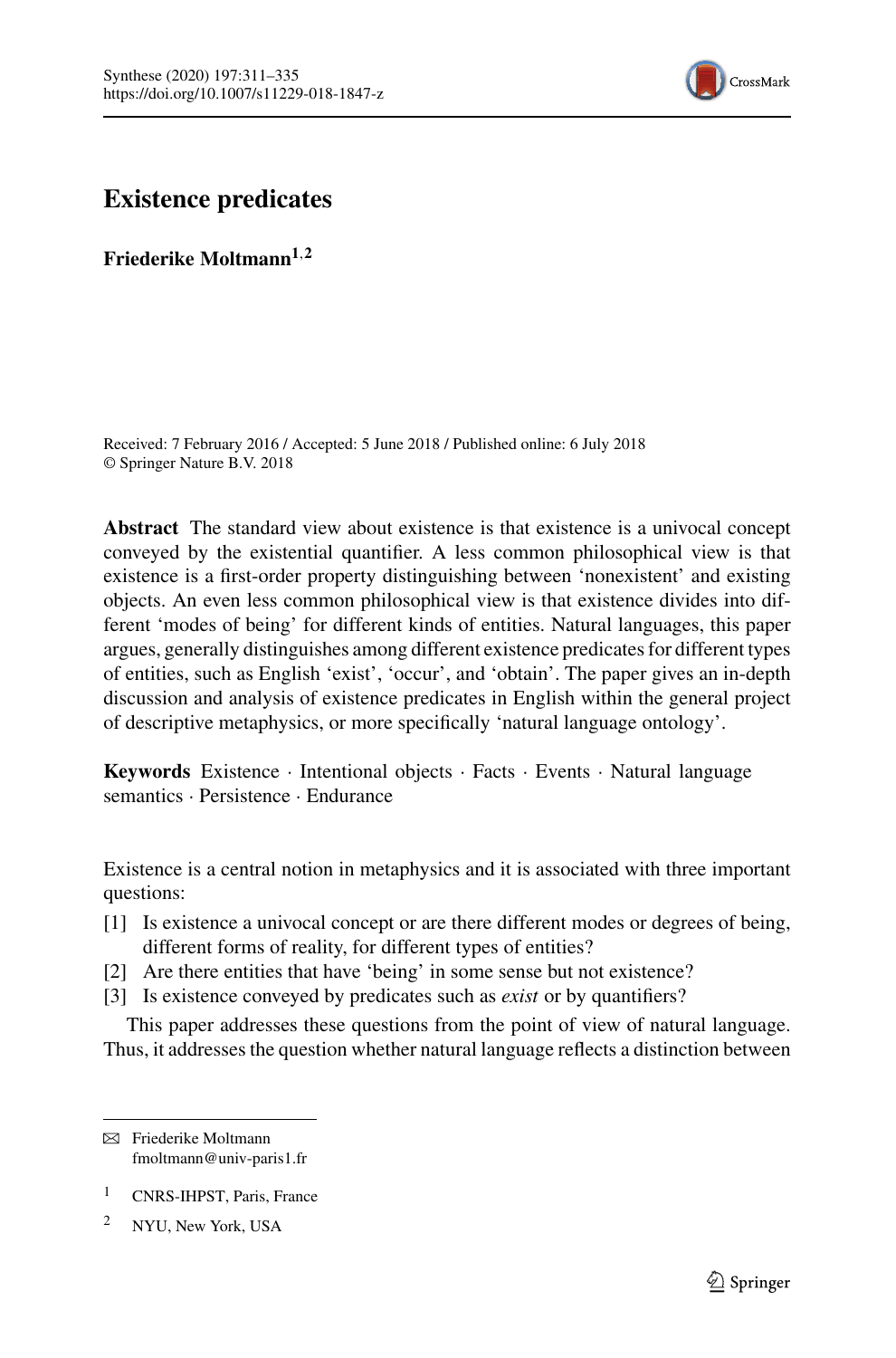different modes of being or whether it displays a univocal notion of existence. It addresses the question whether natural language involves an ontology of entities that have being but not existence. And it examines the way existence is conveyed, by existential constructions or by existence predicates such as *exist*. Focusing on English, this paper argues for the following answers to these questions. First, natural language displays particular kinds of modes or ways of being, but conveyed by different existence predicates such as English *exist, happen*, and *obtain*. Second, natural language reflects a Meinongian view, with an ontology that includes entities that have being but not existence. Finally, existence in natural language is semantically conveyed by existence predicates, not existential quantifiers. Quantifiers, at least in English, are neutral as regards different modes of being associated with different sorts of entities as well as existent and nonexistent entities. Existence predicates, at least in English and related languages, convey particular ways of being which are not the modes of being generally distinguished in contemporary or historical philosophy. English existence predicates convey ways for entities to relate to time (persistence conditions), as well as more generally space and time. Thus, e*xist* has both a time-related use and, as pointed out by Fine [\(2006\)](#page-23-0), a space-relative use, both of which impose particular restrictions on the types of entities they can apply to. The paper will account for those restrictions and argue that the time-independent use of *exist* is derivative upon the time-dependent use.

This paper focuses almost entirely on existence predicates in English, *exist, occur, happen*, and *obtain*. This is in accordance with the general view in contemporary linguistic theory, that an in-depth investigation of a well-chosen phenomenon in a particular language is likely to reveal something fundamental to all languages or our cognitive system as such. This is the established view in generative syntax, but there are equally good reasons to uphold it for semantics as well as for natural language ontology, at least given a suitable range of linguistic data.[1](#page-1-0)

This paper is not a paper in linguistic semantics, though, but rather in descriptive metaphysics, more specifically natural language ontology. This means that the presentation and discussion of the linguistic data will throughout be pursued in relation to relevant views in metaphysics. The paper will first situate its project within the context of contemporary metaphysics. It will then discuss quantification and reference in natural language in regard to the notions of existence and modes of being and then come to the main part of this paper: existence predicates in English with their time and space-related uses.

<span id="page-1-0"></span> $<sup>1</sup>$  The restriction to a particular language is also in accordance with the practice of descriptive metaphysics</sup> as such. Linguistic data and generalizations, even if just from a particular language, are considered a manifestation of the sorts of fundamental intuitions that descriptive metaphysics aims to make use of.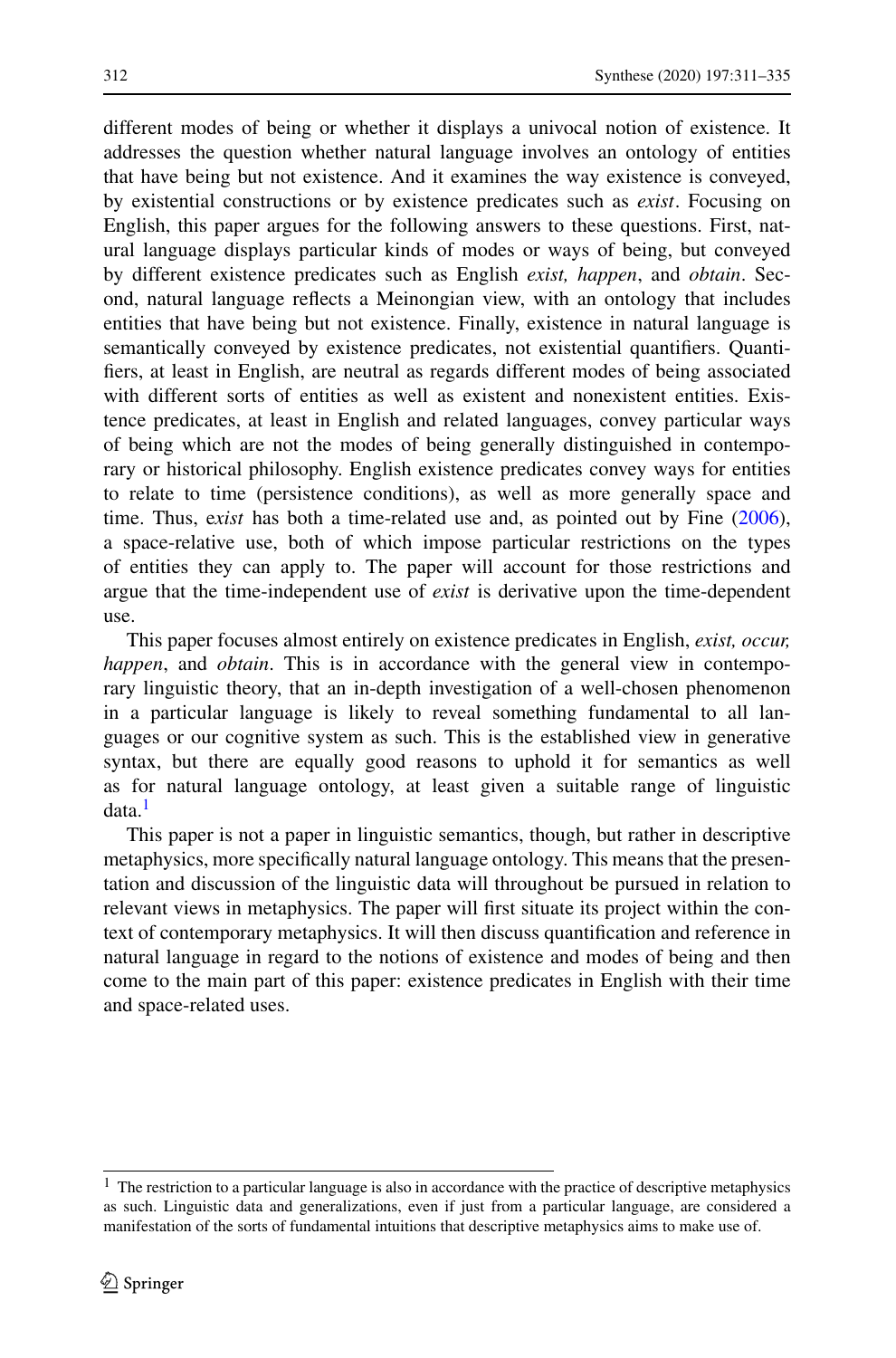# **1 The background: Natural Language ontology, descriptive metaphysics and foundational metaphysics**

For some philosophers the focus of this paper on natural language may raise the question 'why should the way natural language reflects existence matter for the philosophical debate'? There is an inclination among contemporary philosophers to think that whatever natural language may display, it will be independent of the question of what existence really is, whether there really are things that have being but not existence and whether there are really different modes of being for existent entities. It is therefore important to situate the question about natural language properly and give it its legitimacy within the philosophical context.

Two different branches of metaphysics should be distinguished. One is what Fine [\(2017\)](#page-23-1) calls *foundational metaphysics*. Foundational metaphysics asks the question of what there really is; its subject matter is the general nature of reality. Foundational metaphysics thus addresses the question of what existence really is, whether there are really different modes of being and whether nonexistent objects are really there. The other branch of metaphysics is what one may call, following Strawson [\(1959\)](#page-24-0), *descriptive metaphysics*. [2](#page-2-0) Descriptive metaphysics has as its subject matter the ontology reflected in our ordinary judgments. This is not the metaphysics of 'what there really is', but of 'what there appears to be', the 'metaphysics of appearances', as Fine [\(2017\)](#page-23-1) calls it. A particular version of descriptive metaphysics is the metaphysics that focuses on linguistically reflected intuitions, *natural language ontology* (Moltmann  $2017a$ .<sup>[3](#page-2-1)</sup> Natural language ontology aims to uncover the metaphysics that is implicit in natural language and that may diverge both from the reflective metaphysics of speakers of the language (or that particular philosophers may be willing to accept) and the metaphysics of what there really is. For example, natural language permits reference to a great wealth of derivative or minor objects (nonworldly facts, institutional roles, shadows etc.) many of which certain types of speakers upon reflection may not be willing to accept as objects of their own. Even though it does not directly concern the nature of reality, the metaphysics implicit in our way of speaking or thinking is clearly an important subject matter in itself. The metaphysics reflected in natural language certainly belongs to our cognitive faculty just as much as the syntax and semantics of natural language do.

Also the notion of existence is reflected differently in natural language than in the way various philosophers have conceived of it. While it is an interesting question why that should be so, this paper will rest with the descriptive aim of establishing a range of generalizations about the reflection of existence in English and in particular the notions of existence that English existence predicates convey. Here just a few words regarding common conceptions of existence in philosophy.

The standard view about existence in contemporary metaphysics, mainly due to Quine, is that existence is a univocal concept conveyed by the existential quantifier (in a logical language). A less common philosophical view is that existence is a first-order

<span id="page-2-1"></span><span id="page-2-0"></span><sup>2</sup> Fine [\(2017\)](#page-23-1) call this 'naive metaphysics'. However 'descriptive metaphysics' certainly is the better established term.

 $3$  See also Bach [\(1986\)](#page-23-2), who uses the term 'natural language metaphysics'.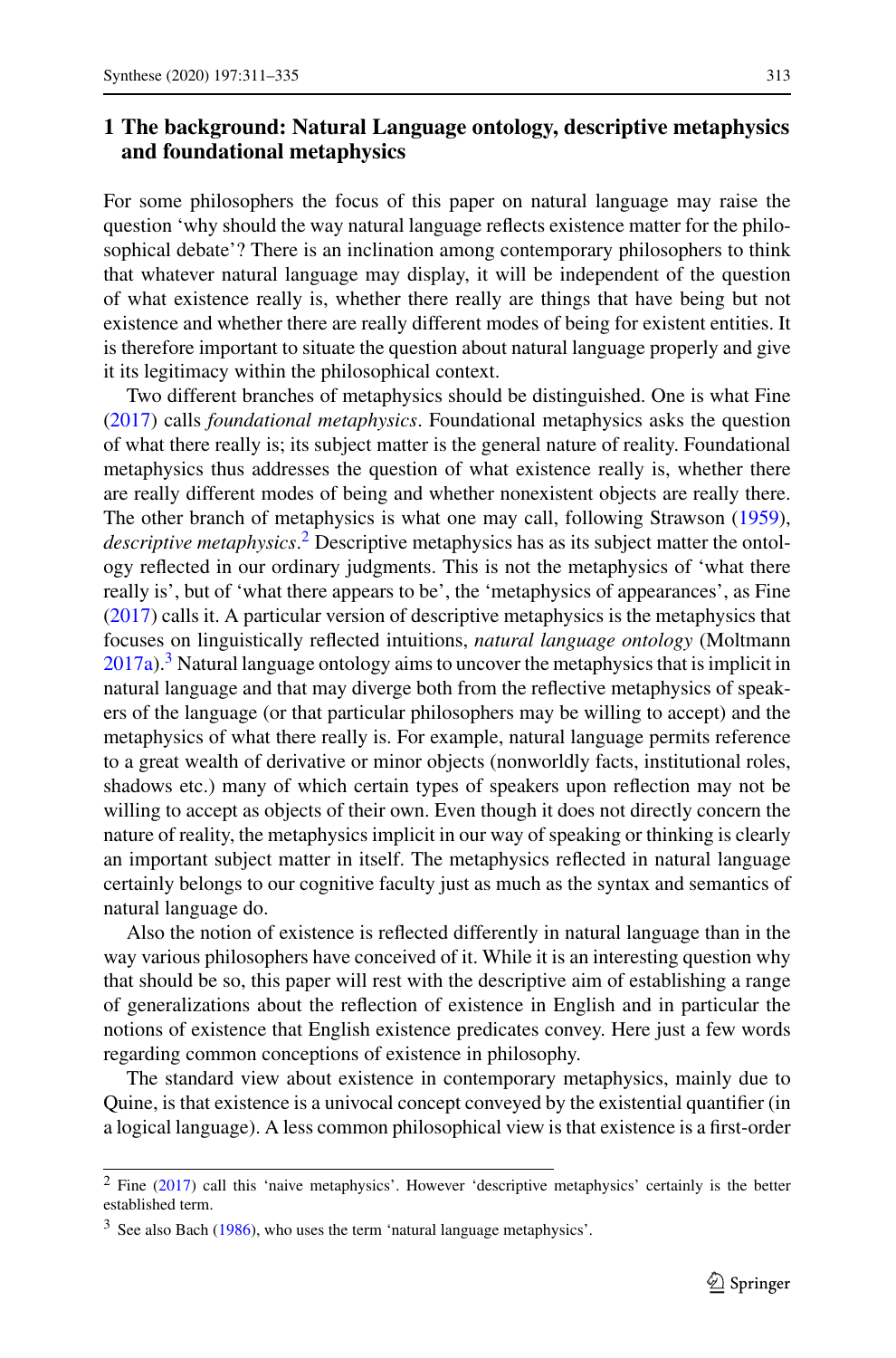property distinguishing between nonexistent (past, possible, or merely intentional) objects and existing objects. Such a view generally draws a sharp distinction between the existence predicate *exist*, which conveys existence in that sense, and the existential quantifier, which is neutral as regards existent and nonexistent objects. $4$  An even less common philosophical view in the history of analytic philosophy is that existence divides into different 'modes of being' for different kinds of entities, that is, the view that different kinds of entities have different kinds of reality.<sup>[5](#page-3-1)</sup> The latter view has received some renewed attention, in the form of ontological pluralism.<sup>[6](#page-3-2)</sup> This more recent interest in modes of being is firmly situated within foundational metaphysics and focuses on distinctions between fundamental or natural entities and less fundamental or natural ones. More fundamental entities have a greater 'degree of being' than less fundamental ones. Thus, entities such as holes and shadows have a lesser degree of being than ontologically independent ones.<sup>7</sup> In the recent literature, modes of being in that sense have been tied to different quantifiers, rather than different existence predicates (McDaniel [2010a,](#page-23-3) [b\)](#page-23-4).<sup>[8](#page-3-4)</sup>

We will see that natural language (or at least English and related languages) reflects different modes of being not based on fundamentality, but rather based on how entities relate to space and time.<sup>[9](#page-3-5)</sup> Moreover, natural language (or at least English and related languages) does not reflect modes of being with different quantifiers, but rather with different existence predicates. Or rather, more carefully put, natural language reflects different ways in which entities relate to space and time with different existence predicates.

#### **2 Quantification and the expression of existence**

Let us start with question (3), how existence is expressed in natural language, and in that regard also address question (2), whether natural language permits reference to intentional (nonexistent) objects.

The common, Quinean view is that existence is expressed by quantification or the *there is/are*–construction. In natural language, however, existential quantifiers and *there is/are* do not as such convey existence. Natural language rather reflects the Meinongian view according to which quantifiers such as *a, some, two* and *there is/are*

<span id="page-3-1"></span><span id="page-3-0"></span><sup>4</sup> See, for example, Salmon [\(1987,](#page-24-2) [1998\)](#page-24-3), Zalta [\(1983,](#page-24-4) [1988\)](#page-24-5), Muyskens [\(1989\)](#page-24-6) and Priest [\(2005\)](#page-24-7).

<span id="page-3-2"></span><sup>5</sup> See McDaniel [\(2009\)](#page-23-5) for a recent discussion of the view of existence dividing into different modes of being.

<span id="page-3-3"></span> $6$  See Turner [\(2010\)](#page-24-8) and McDaniel [\(2010a,](#page-23-3) [b,](#page-23-4) [2013\)](#page-23-6).

<span id="page-3-4"></span><sup>7</sup> For a recent defense of the Quinean view see van Inwagen [\(1998\).](#page-23-7) The view of existence dividing into different modes of being had been held by Aristotle, Heidegger, Sartre, and Moore.

<sup>8</sup> An older view about modes of being, involves a distinction between the being of material objects and the 'existence' of free agents (and perhaps the transcendence of god). This distinction is associated with Augustin, Sartre, as well as Jaspers.

<span id="page-3-5"></span><sup>&</sup>lt;sup>9</sup> More generally, it appears that what is fundamental can draw little elucidation from natural language. Natural language, for example, does not distinguish between natural and non-natural properties, but generally displays only predicates (and their corresponding nominalizations) expressing non-natural or abundant properties.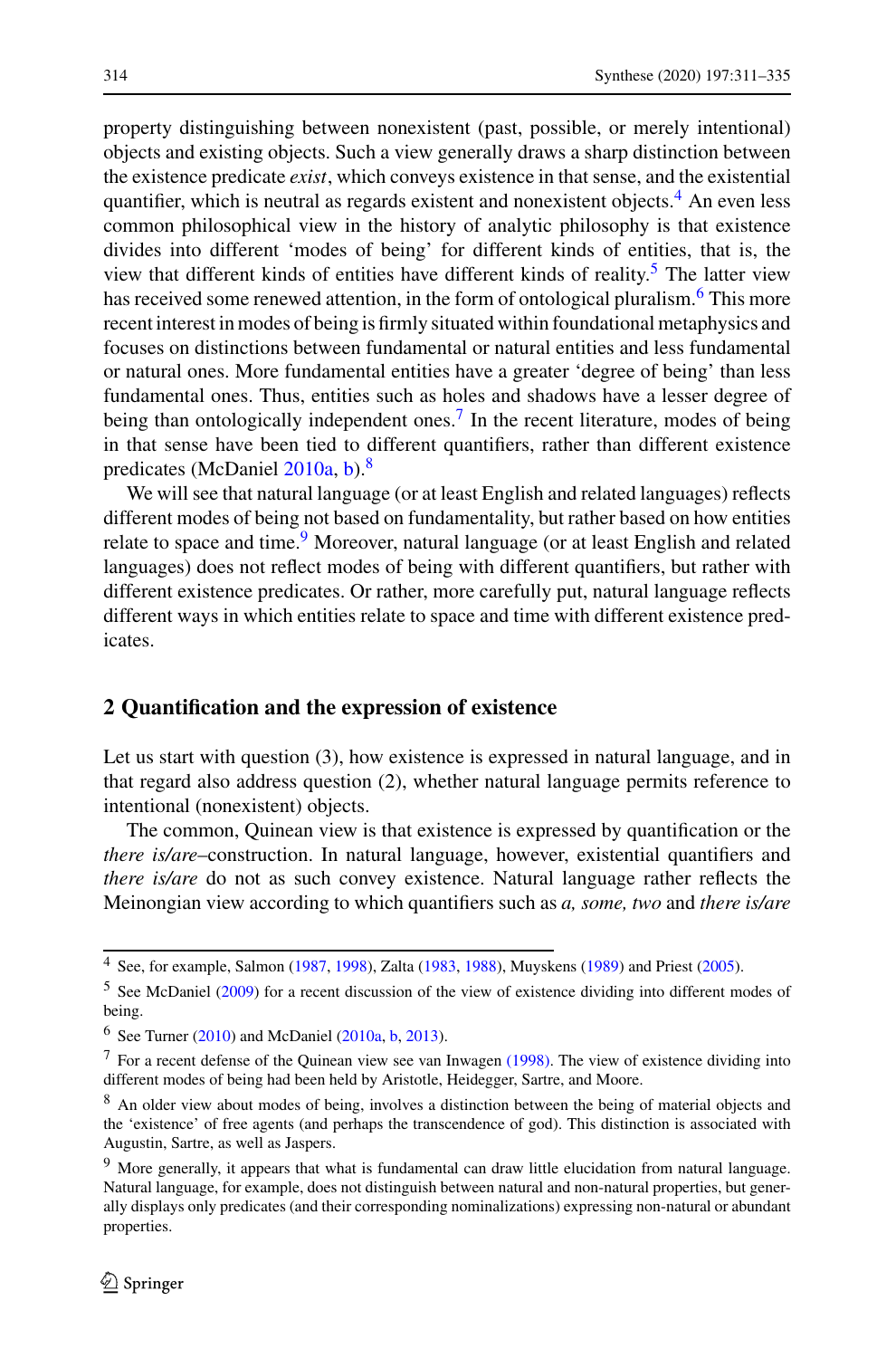are neutral regarding existence and non-existence, as is the use of 'referential' singular terms (names and definite descriptions). $\frac{10}{10}$ 

They can all be used to talk about 'nonexistent' entities.<sup>11</sup> In natural language, existence is not expressed by quantifiers, but instead by existence predicates such as *exist* in English. This is reflected, for example, in the possible truth of Meinongian statements such as (1), where *there are* ranges over things of which existence is denied:

(1) There are objects of thought that do not exist.

Quantifiers at least in English and other European languages do not distinguish among different modes of being for different sorts of entities. Rather, the very same quantifiers are used to quantify over entities of any sort as well as over past and intentional objects. If this is a crosslinguistic generalization, then this means that a view such asMcDaniels' [\(2010a,](#page-23-3) [b,](#page-23-4) [2013\)](#page-23-6), which posits different quantifiers for different modes of being, is not reflected in natural language.

Not only quantifiers, but also singular terms in natural language are neutral as regards existence. This is most obvious when singular terms occur in the subject position of a negative existential, as below<sup>12</sup>:

- (2) a. The king of France does not exist.
	- b. Vulcan does not exist.

In negative existentials, the subject term, on one view, is an empty term, *exist* expresses the trivial property everything has, and negation is taken to be external negation (so that (2b) roughly means 'it is not true that Vulcan exists').<sup>[13](#page-4-3)</sup> On another view, the Meinongian view, the subject in a true negative existential always stands for an entity, but a 'nonexistent' one, an entity of which an existence predicate such as *exist* is false.<sup>[14](#page-4-4)</sup> There is considerable support for the Meinongian view from natural language.

<span id="page-4-2"></span>b. There aren't any objects like tables and chairs.

<span id="page-4-3"></span>There are also philosophers that have argued for *exist* not being a second-order predicate but a first-order predicate including Miller [\(1975,](#page-23-8) [1986,](#page-23-9) [2002\)](#page-23-10), Salmon [\(1987,](#page-24-2) [1998\)](#page-24-3), and McGinn [\(2000\)](#page-23-11).

<span id="page-4-4"></span> $13$  See Sainsbury [\(2005\)](#page-24-10) as a representative of that view.

<span id="page-4-0"></span><sup>10</sup> Meinongians have long argued that existential quantification, unlike predication with *exist*, is not existentially committing. Recent Meinongians include Parsons [\(1980\)](#page-24-9), Priest [\(2005\)](#page-24-7) and Zalta [\(1983,](#page-24-4) [1988\)](#page-24-5), as well Salmon [\(1987,](#page-24-2) [1998\)](#page-24-3) (for past and possible objects only).

<span id="page-4-1"></span><sup>11</sup> Note that existential quantifiers and *there is/are* can be *used* to express existence, as below: (i) a. There aren't any objects of thought.

<sup>12</sup> There is a common view, held most notably by Frege, that *exist* is a special, second-order predicate, applying to concepts rather than individuals (and thus expressing instantiation or non-emptiness of extension). From the point of view of natural language this is not plausible, though. *Exist* does not require, like putative second-order predicates, predicative expressions. Rather it requires expressions in subject position that act as singular terms, as in (4a, b) and (5a,b), or that act as quantifiers binding individual variables, as in (4c). Further support for the status of the subject of *exist* as a singular term comes from its support of anaphora, which are not anaphora relating to predicates as antecedents (*one, that*), but anaphora relating to singular terms (*he, she, it*).

<sup>&</sup>lt;sup>14</sup> There is also a third, hybrid view, that of Salmon [\(1987,](#page-24-2) [1998\)](#page-24-3), on which the subject term in true negative existentials sometimes stands for an object of which *exist* is false, namely an object that has existed only in the past or a merely possible object. If the subject of the negative existential is a fictional term, though, Salmon takes it to be empty, with negation then being external negation.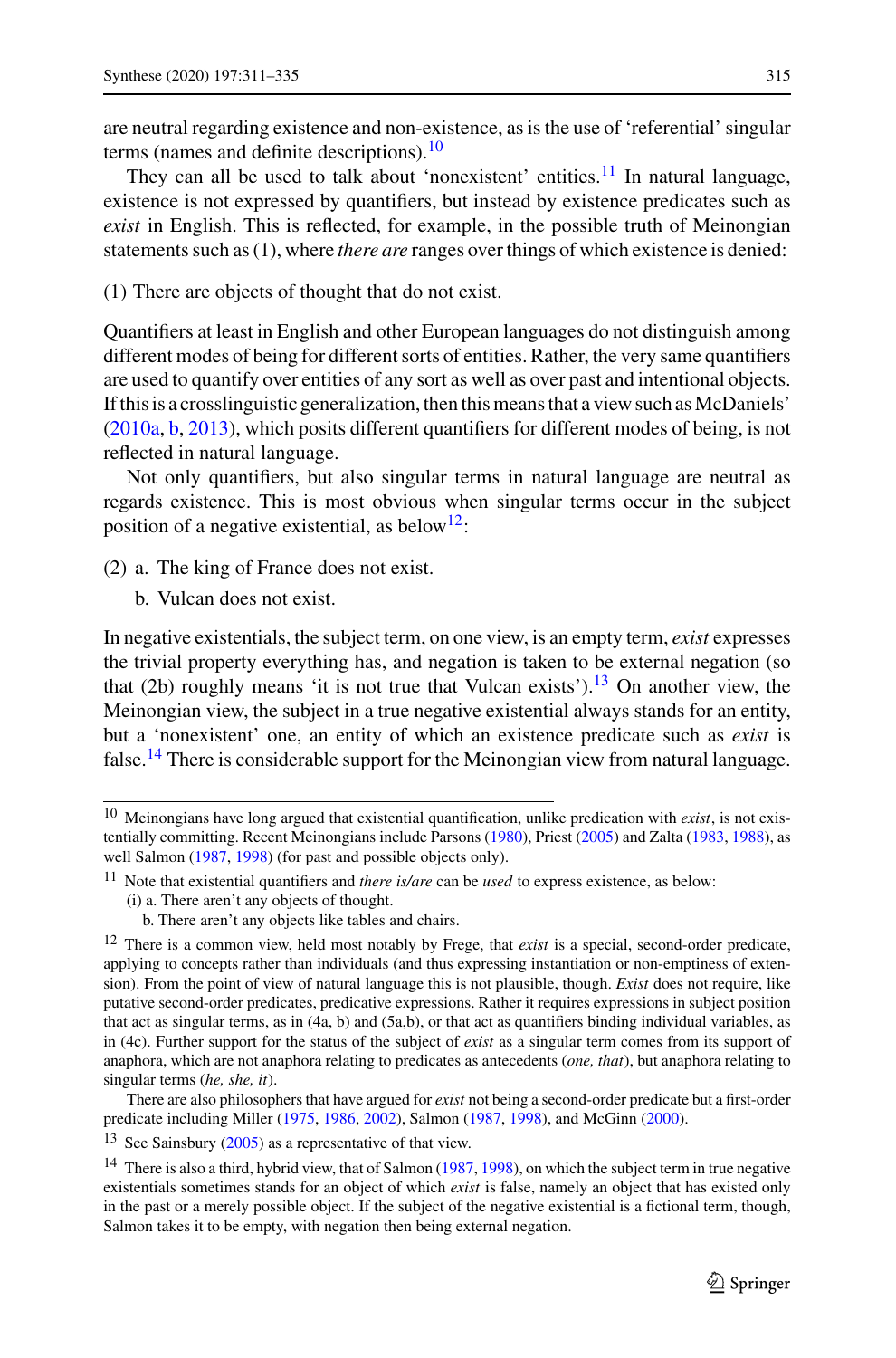This support, though, does not so much come from sentences that the philosophical literature has focused on, namely sentences such as (1) and (2a, b). (1) is a quasiphilosophical statement, and as such not truly indicative of the ontology implicit in natural language.<sup>15</sup> For negative existentials with simple definite NPs and names in subject position such as (2a, b), there are alternative analyses on which they do not involve NPs standing for objects at all.<sup>16</sup> The better support for the Meinongian view being reflected in natural language rather comes from constructions whose compositional semantics *requires* intentional objects as semantic values, constructions which are usable without philosophical reflection. These are noun phrases modified by relative clauses with first intensional predicates (in a broad sense, including temporal predicates, which shift the time of evaluation) and second intentional predicates, predicates like *read about, hear about, described, mention*, and *think of* [17:](#page-5-2)

- (3) a. There are some buildings that were built in the last century that no longer exist.
	- b. There are some events that John read about / heard about that did not take place.
	- c. There are buildings described in the book that do not exist.
- (4) a. Some buildings the guide mentions do not exist.
	- b. Some things John thought of do not exist, for example Vulcan.

Sentences like (3a, b, c) and (4a, b) are part of ordinary discourse and not presuppose any form of philosophical reflection.

Also descriptions with intensional or intentional predicates require their semantic value to be a 'nonexistent' object:

- (5) The building built there last year no longer exists.
- (6) a. The book John is thinking about does not exist.
	- b. The building mentioned in the guide does not exist.

In (5), past tense allows a nonexistent object to act as semantic values of the descriptions in subject position. In (6a, b), the subject consists of a definite description formed, crucially, with an intentional verb, such as *mention* or *think of* . Such verbs take intentional 'nonexistent' objects as arguments when the intentional act they describe is not successful, and these entities should be the ones the existential quantifiers in (6a, b) range over.<sup>18</sup>

<span id="page-5-0"></span><sup>&</sup>lt;sup>15</sup> For the view that quasi-philosophical statements, statements that imply a certain amount of philosophical reflection, should not be taken into account for the ontology reflected in natural language see Moltmann [\(2017a\)](#page-24-1).

<span id="page-5-1"></span><sup>&</sup>lt;sup>16</sup> Thus, the Russellian view does not as such take definite NPs to be singular terms, and names in negative existentials have been treated as empty names (see Fn 13). See also Azzouni [\(2010\)](#page-23-12) for a non-Meinongian account of simple negative existentials.

<span id="page-5-3"></span><span id="page-5-2"></span> $17$  See the discussion in Moltmann [\(2015\)](#page-24-11), where the notion of an intentional predicate and the difference between intensional and intentional predicates are discussed in greater detail.

<sup>&</sup>lt;sup>18</sup> See McGinn [\(2000\)](#page-23-11) for a philosophical defense of that view, and van Inwagen [\(2008\)](#page-23-13) for a critical discussion.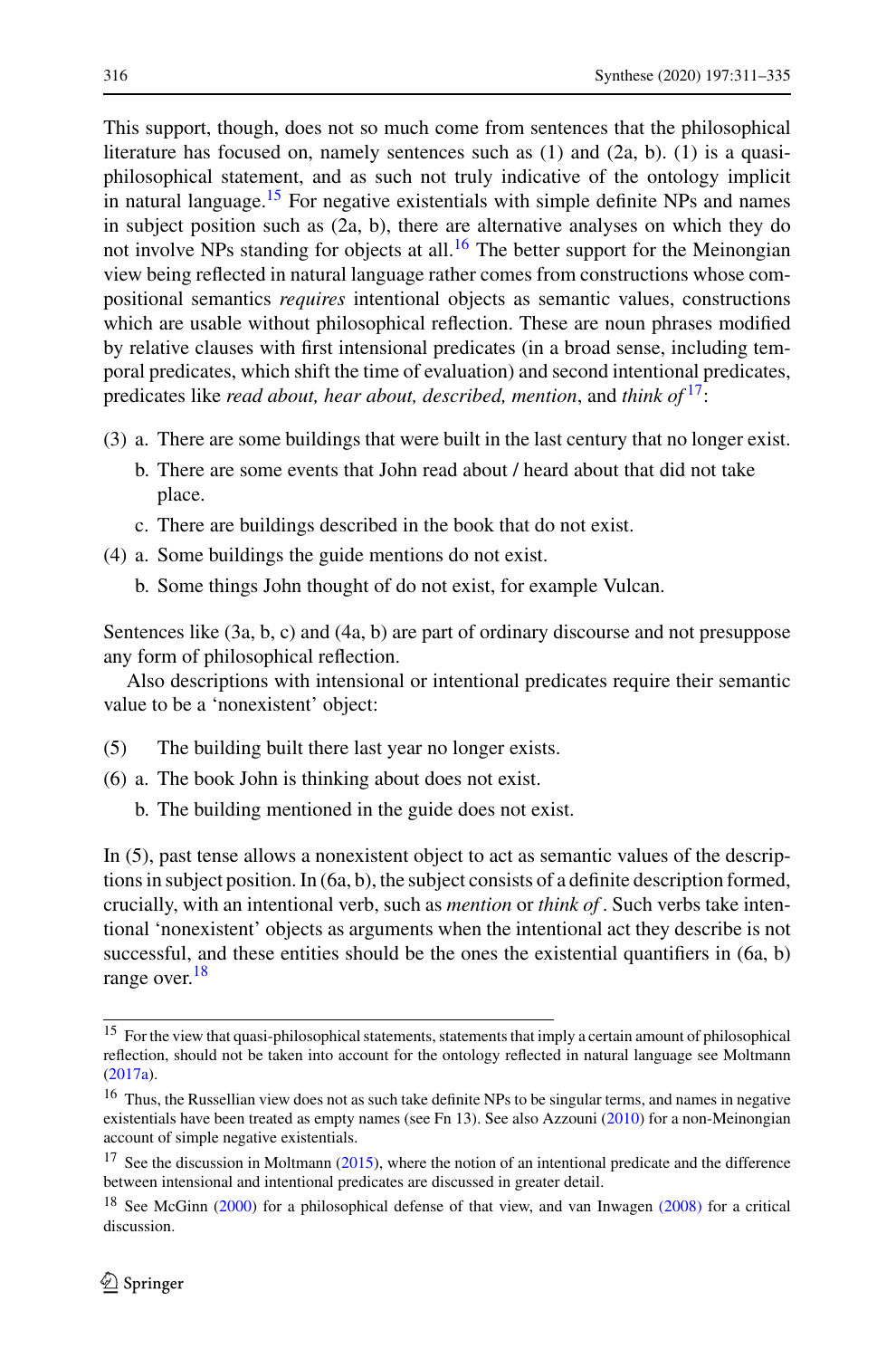If intentional 'nonexistent' objects are involved in existentially quantified negative existentials as in (6), then they may just as well be part of the semantics of negative existentials with 'empty' proper names or descriptions associated with a failed or pretend act of reference.

There are, of course, also positive existentials:

- (7) a. The president of France exists.
	- b. Mars exists.

*Exist* as a first-order predicate in positive existentials as in (7a, b) is usually taken to express a trivial or almost trivial property, the property every entity has or, less trivially, the property that every present and actual entity has. However, positive existence statements do not generally express trivial truths, and we will see that the primary use of *exist* is in fact a location-dependent use, which does not lead to sentences that are trivially true. Time-relative uses of *exist*, for example, permit highly informative statements about past and future existents.

#### <span id="page-6-1"></span>**3 Existence predicates in natural language**

Existence in English thus is expressed by existence predicates. But what defines a predicates as an existence predicate? What characterizes *exist* as an existence predicate is its behavior in negative existentials as in  $(1-6)$ . Existence predicates differ from ordinary predicates in that with a non-referring subject (or rather a subject term not standing for an actual object), they generally yield true sentences if they are in the scope of negation, as in  $(1-6)$ , and false sentences if they are not in the scope of negation.

*Exist* is not the only existence predicate in English. In fact, natural languages generally do not display a single existence predicate, it seems, but different existence predicates for different types of entities. Such selectional restrictions are imposed whether or not the entities to which the existence predicates apply 'exist'. In English, at least, the restrictions of existence predicates to particular types of entities are linked to the fact that those predicates have time- and space-relative uses, as we will see.

The philosophical concept of existence is generally taken to apply to any actual entity of whatever its type. However, the English predicate *exist* in fact applies only to certain types of entities and that not only for 'ordinary' speakers (non-philosophers), but also philosophers when engaging in ordinary discourse.<sup>19</sup> Roughly, the general-

<span id="page-6-0"></span><sup>&</sup>lt;sup>19</sup> It is remarkable that philosophers even if they have a reflective notion according to which existence is univocal are unable to use *exist* for events.

Interestingly, the nominalization *existence* appears able to convey the unvocal concept of existence, as well as covering different modes of being at once, depending on the philosophical view of the language user. The nominalization thus conveys a notion of a speaker's reflective metaphysics, but not the verb from which it is derived, which is restricted to notion of the metaphysics implicit in language. The structure of language thus appears to display different degrees of implicitness of the metaphysics adopted by speakers.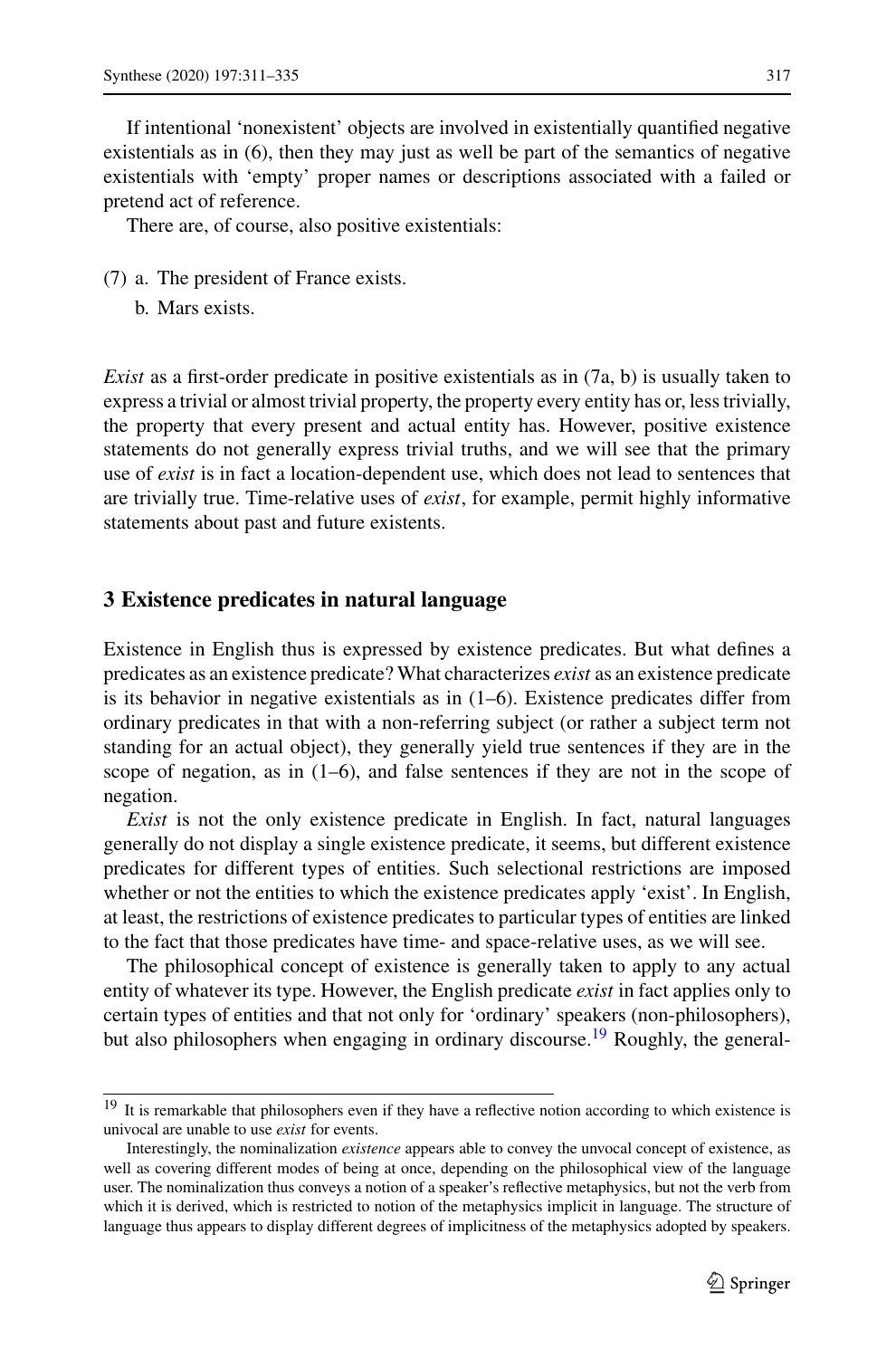ization is that *exist* applies to material and abstract objects and is inapplicable to events (Hacker [1982;](#page-23-14) Cresswell  $1986)^{20}$  $1986)^{20}$ :

- (8) a. The book exists.
	- b. The round square does not exist.
	- c. ??? The party / demonstration exists.
	- d. ??? The accident John mentioned did not exist.

Here and throughout this paper '??' means 'unacceptable semantically' (though not ungrammatical, that is, syntactically incorrect).

There are specific existence predicates in English for events, namely *occur, happen* and *take place*<sup>21</sup>:

- (9) a. The party / demonstration is taking place.
	- b. The accident John mentioned occurred / happened.
- (10) a. The murder occurred / happened / ??? existed yesterday.
	- b. John's speech took place / ??? existed this morning.

The test for existence predicates applies straightforwardly to *occur, happen* and *take place*: with negation (9a, b) can be true if the subject does not stand for an actual event.

Two further existence predicates in English are *obtain* and *hold*. They apply to 'condition'-like entities, as I will call them, such as states, situations, conditions, rules, laws, and non-worldly facts $22$ :

- (11) a. The situation / state / condition / law / rule John describes (no longer) obtains / holds / exists.
	- b. The fact that S does indeed obtain / hold.

Also *exist* may apply to some of the conditions-like entities (states, conditions, laws). *Obtain* and *hold* are not applicable to material objects, persons, and abstract objects of the sort of mathematical objects.

Yet another predicate in English that *can* be used as an existence predicate is *is valid.* (*Is valid* has other uses as well, of course, for example when applying to arguments or syllogisms.) When used as an existence predicate, *is valid* applies only to condition-like objects, just as *obtain* and *hold*, but *is valid* is further restricted to normative condition-like objects like laws and norms. When used as an existence

<span id="page-7-0"></span><sup>20</sup> *Exist* is also not particularly good when applied to a person (with the time-related use), an observation I will set aside in the context of this paper:

<span id="page-7-1"></span><sup>(</sup>i) ? John's child still exists.

<sup>21</sup> There are further restrictions on event-related existence predicates. *Occur* applies to incidents and processes, but not to activities. *Take place* imposes its own constraints on a prior planning of an action, see Section [8.](#page-20-0)

<span id="page-7-2"></span><sup>22</sup> Interestingly (non-worldly) facts do not go with *exist*, but only with *obtain* and *hold*. For the notion of a non-worldly fact see Strawson [\(1950\)](#page-24-12). Non-worldly facts differ from worldly facts in the sense of Austin [\(1979\)](#page-23-16), namely fully specific facts that are part of the world and are rather event-like. See also Moltmann [\(2013a,](#page-23-17) [b\)](#page-23-18) for the notion of a nonworldly fact (and the notion of a nonworldly state).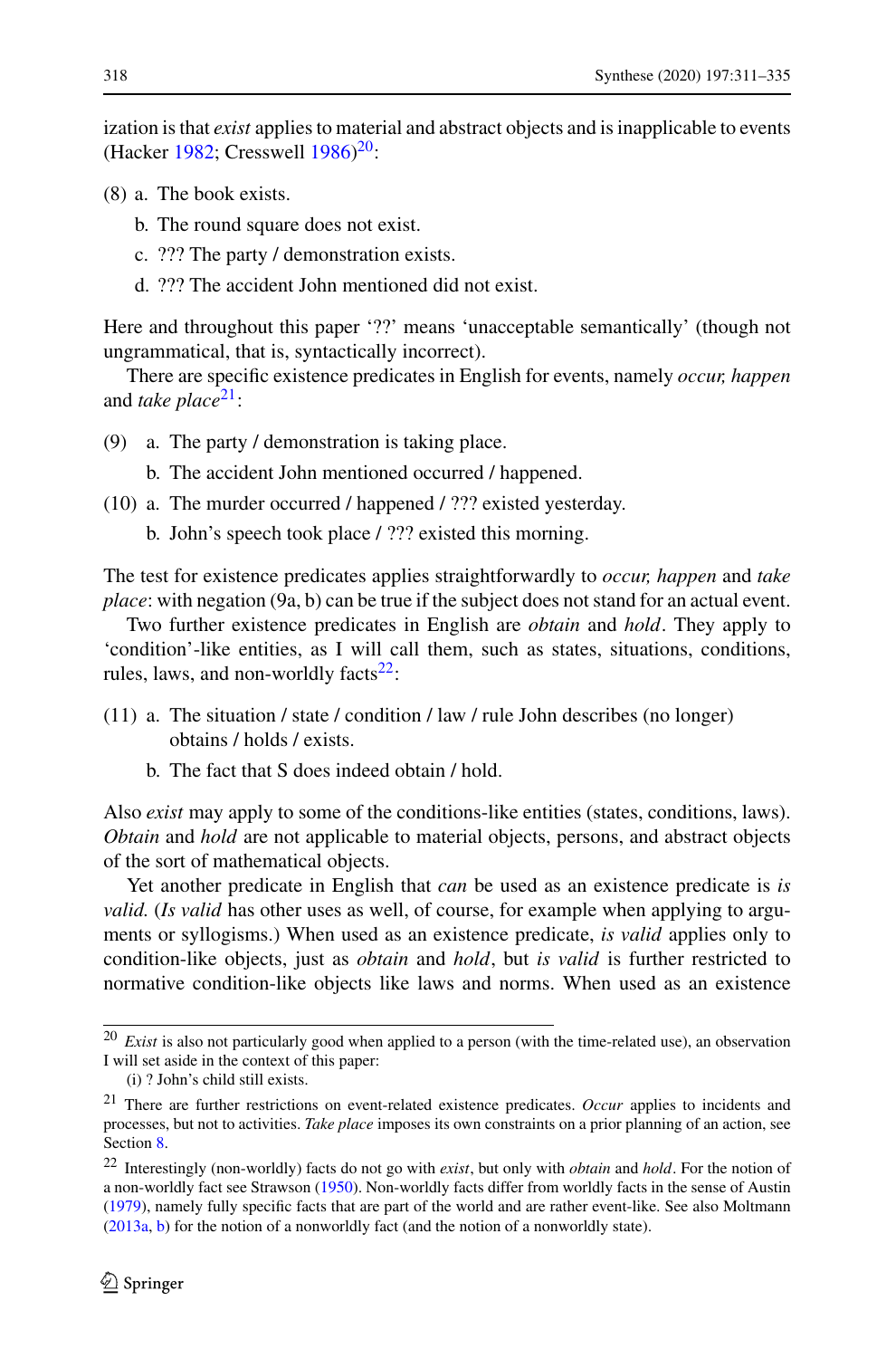predicate applying to normative condition-like objects, it is generally interchangeable with  $exist^{23}$ :

- (12) a. This law is not valid / does not exist.
	- b. This law is no longer valid / no longer exists.

(12a) and (12b) make clear the status of the use of *is valid* as an existence predicate, on a par with *exist*.

Given the fact that existence predicates generally impose type restrictions, the characterization of existence predicates given at the beginning of the last section requires a modification. With subject term not standing for an actual object but meeting the type restrictions, an existence predicate generally yields a true sentence if it is in the scope of negation and a false sentence if it is not in the scope of negation. Below the criteria distinguishing ordinary predicates (i.e. predicates that are not existences predicate) and existence predicates are given more formally:

- (13) a. A (intransitive) predicate *P* is an *ordinary predicate* iff for any world *w* and time *t*, for any singular term *T*, if *T* does not stand for an actual entity in *w*, then neither  $[T \text{ not } P]^{w, t}$  = true nor  $[T \text{ not } P]^{w, t}$  = false.
	- b. An (intransitive) predicate *P* is an *existence predicate* iff for any world *w* and time *t*, for any singular term *T*, if *T* satisfies the selectional restrictions of P and does not stand for a (present, actual, nonintentional) entity in *w*, then  $[T \text{ not } P]^{w, t}$  = true and  $[T P]^{w, t}$  = false.

(13b) excludes a range of predicates that allow for terms not standing for actual objects, but are not existence predicates. Thus, some predicates such as *is important, has influence, is a philosopher* can apply to past objects. But applied to past or future objects, they do not generally yield true sentences with negation and false sentences without negation. Similarly, predicates like *think about, plan*, and *imagine* can apply to apparently empty terms, but they too do not generally yield true sentences with negation and false sentences without negation. $24$ 

Given (13b), moreover, the predicates *live* and *be alive*, which one might consider existence predicates, do not come out as existence predicates, unlike *exist*:

- (14) a. ??? The president of France does not live / is not alive.
	- b. The president of France does not exist.

<span id="page-8-0"></span><sup>&</sup>lt;sup>23</sup> The various existence predicates in English raise the question of how many different types of existence predicates there are in natural languages in general. This is a question highly worth a crosslinguistic study, but pursuing it goes far beyond the scope of this paper, which restricts itself to the way the notion of existence is reflected in English (and related languages).

<span id="page-8-1"></span><sup>&</sup>lt;sup>24</sup> Note that such predicates do not come out as ordinary predicates, which can apply only to presently existing entities. However, this restriction could easily be changed if so desired, allowing for a larger class of ordinary predicates.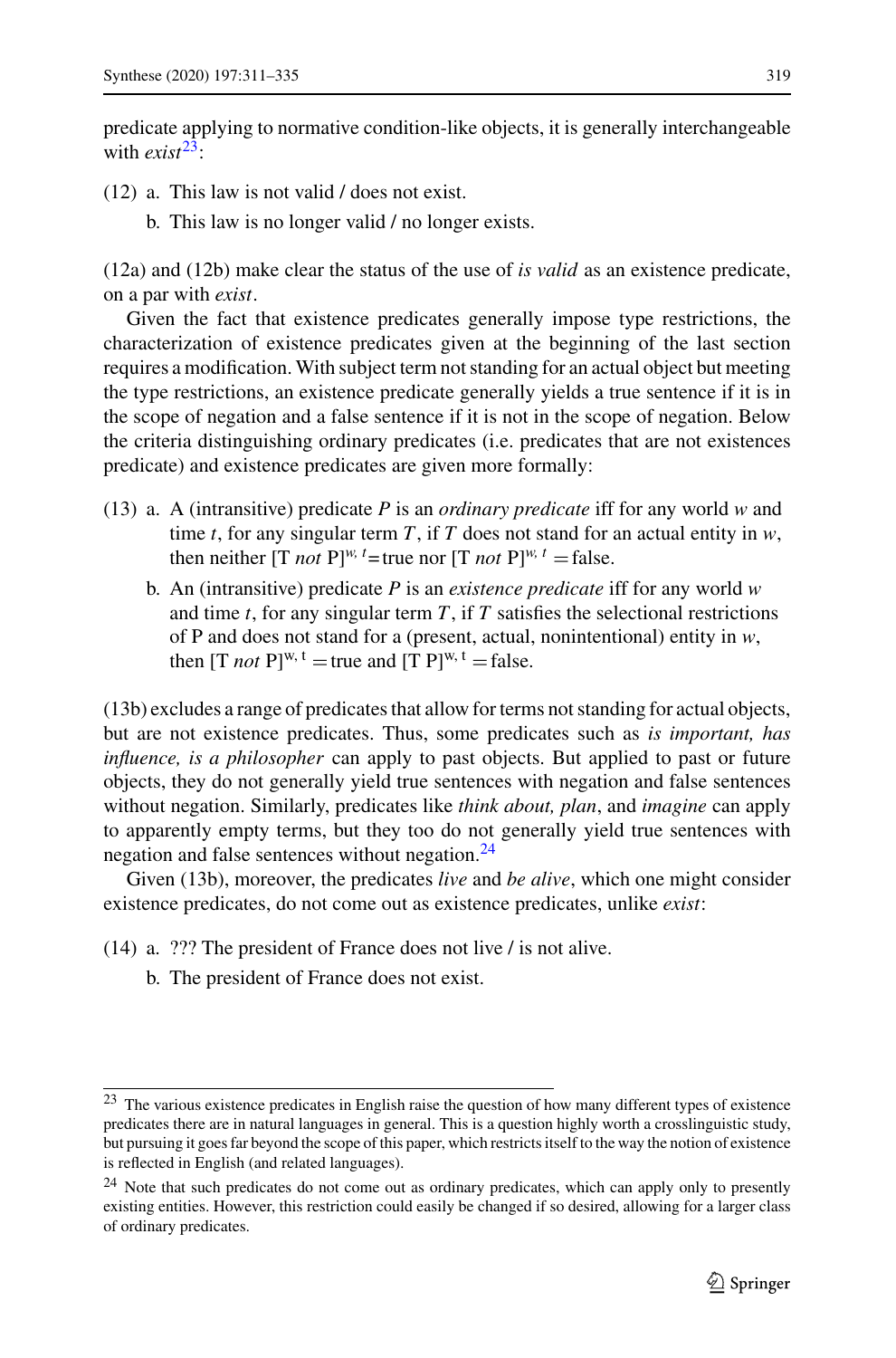*Live* and *is alive* presuppose that the object they apply relative to a time *t* was alive during the time before *t*, and thus do generally yield true sentences with negation and a term not referring to an actual entity.

*Occur* is used both as an existence predicate, as in (15a), and as an ordinary predicate, as in (15b, c):

(15) a. The accident John mentioned did not occur.

- b. The letter occurs twice in the sentence.
- c. The letter does not occur in the sentence.

According to (13b), *occur* is an existence predicate in (15a), but not in (15b) and (15c).

The criterion in (13b) also rules out as existence predicates some other predicates that according to particular historical philosophical views might be regarded as such, for example, in phenomenology, *being experienced*.

#### <span id="page-9-2"></span>**4 Existence predicates for objects and for events**

We can now turn to the semantics of existence predicates, in English. I will start with the two existence predicates *exist* and *occur*, resuming and further developing the analysis in Moltmann [\(2013c\)](#page-23-19). *Exist*, recall, applies to enduring objects as well as abstract objects, whereas *occur*, as an existence predicate, applies to events only. An important observation is that *exist* and *occur* display those type restrictions both on a time-relative interpretation and when used time-independently. On its time-relative use, *exist* conveys endurance. Since it is subject to the same type restrictions, the meaning of *exist* when used time-independently must be derivative upon the meaning of *exist* when used relative to a time, thereby imposing the very same type restrictions.

I will make use of a common, though not uncontroversial view of endurantism based on the notion of complete presence. Given the present purpose, I will not give an in-depth discussion of that view and its controversies.<sup>[25](#page-9-0)</sup> The subject matter of this paper is the metaphysical notions that are reflected in existence predicates in natural language, not metaphysical notions of persistence as such. That is, the paper is a study within natural language ontology, not within metaphysics as such.<sup>[26](#page-9-1)</sup>

The standard formulation of the endurantist view about persistence of material objects through time involves the notion of complete presence (Wiggins [1980;](#page-24-13) Lewis [1986\)](#page-23-20): An object exists at a time interval *t* just in case is *wholly present at* each moment of t. That is, existence at a time *t* means *complete presence* at all the moments of *t*. A notorious problem with this formulation concerns the condition of 'complete presence'. The standard condition applies strictly only to entities of the sort of sums, whose (non-interchangeable) parts need to strictly be present at each moment of a sum's lifespan. But clearly, for an ordinary material object, in general, not all material parts need to be present at each moment of the object's life span. Since this paper will

<span id="page-9-1"></span><span id="page-9-0"></span><sup>&</sup>lt;sup>25</sup> See, for example, Sider  $(2001)$  and Hawley  $(2001)$  for discussion.

<sup>&</sup>lt;sup>26</sup> That said, it may not be excluded that the semantics the paper gives for existence predicates in English may, to an extent, be reformulated on the basis of somewhat different philosophical notions or views.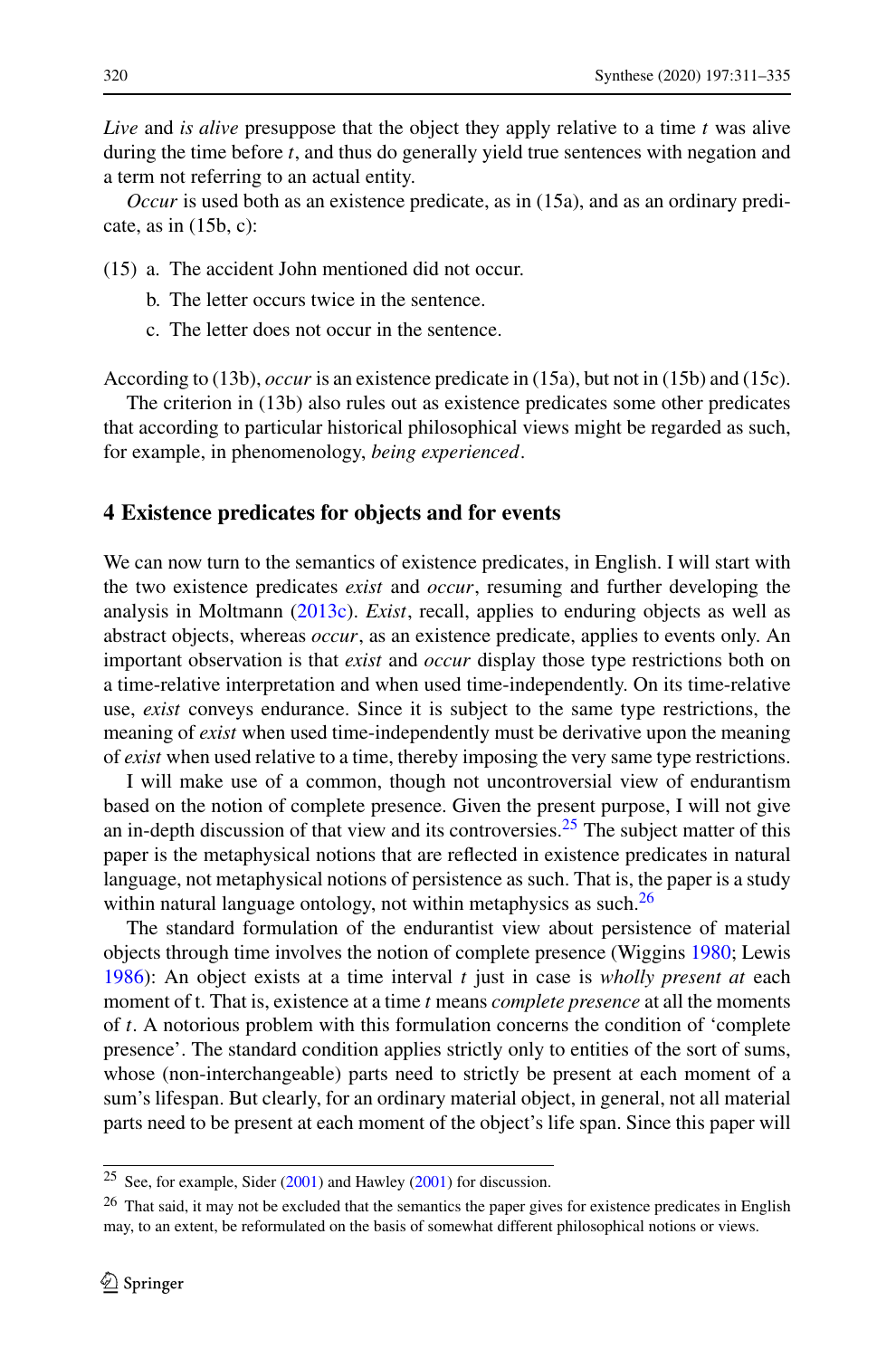not engage in an extensive discussion of endurantism as such, it will simply subscribe to a suitable weakening of the condition of 'complete presence', to the effect that not for every type of object, all material parts need to be present at any moment of their lifespan. For organisms and artifacts, for example, it should be enough that just sufficiently many 'functional parts' be instantiated throughout the time in question. What may also have to be present, moreover, are essential features or the 'way' of composition. For example, objects like statues or stones need to retain more or less their shape throughout the time at which they exist.

Endurantism, on roughly the understanding above, goes along with threedimensionalism, the view that objects cannot have temporal parts, but only spatial parts, whereas events generally have temporal parts. Three-dimensionalism contrasts with four-dimensionalism, the view that objects and events are both space–time regions with spatio-temporal subregions as parts (Sider [2001\)](#page-24-14).

Three-dimensionalism makes a sharp distinction between the *existence* of an entity at a time (or endurance throughout the time) and its *extension* at a time, which roughly means the locatedness of the entity at that time (or its perdurance throughout the time) (Fine [2006\)](#page-23-0). Analogously, there are the notions of existence at a space and extension (locatedness) at a space (Fine [2006\)](#page-23-0). Material objects *exist* in time and are *extended* in space, whereas events are *extended* in both space and time and do not *exist* in time or space.<sup>[27](#page-10-0)</sup> The notions of existence (at a location) and extension are intuitive notions, which are in part reflected in language, though this require some clarifying remarks. Existence (at a location), of course, is what is conveyed by location-relative *exist*. Fine [\(2006\)](#page-23-0) takes extension to be expressed by the combination *be*+location modifier. As Fine notes, *be* + spatial modifier applies to objects, but not *be* + temporal modifier:

(16) a. John was in the garden.

b. \* The car was last year.

b. \* John's heaviness in the bed.

<span id="page-10-0"></span><sup>&</sup>lt;sup>27</sup> Unlike for material objects, the spatial location of events is notoriously difficult to specify. Neither the location of the event participants at the relevant time nor the parts of the participating objects affected by the change induced by the event guarantee an intuitively clear notion of the location of an event. There is in fact another view, defended by Hacker [\(1982b\)](#page-23-22), on which events simply do not occupy space and thus cannot be extended in space. If events are attributed a spatial location, then that location, on that view, would be derivative upon the spatial location of the event participants. The view that events lack a spatial location may be particularly plausible if events are transitions among tropes, that is, particularized properties. While on a common view (following Williams [1953\)](#page-24-15), tropes come with a spatio-temporal location—or rather with relations of spatio-temporal co-location, tropes in fact do not easily allow for the kinds of location modifiers that one would expect on that view. Thus *be*+ spatial modifier is generally excluded with tropes:

<sup>(</sup>i) a. ?? The apple's greenness was on the table.

b. ?? The roundness of the ball was in the basket.

Moreover, trope-referring terms disallow spatial adnominal modifiers (on the 'normal' interpretation of a spatial modifier):

<sup>(</sup>ii) a. \* the apple's roundness on the table.

This suggests that it is only the bearer of a trope, not the trope itself that has a spatial location. Tropes depend on a bearer; but unlike their bearer they could not be spatio-temporally located. A trope may ontologically depend on another trope of extendedness, as Husserl had argued (Simons [1994\)](#page-24-16). But a trope of extendedness is not itself extended; it only instantiates extension.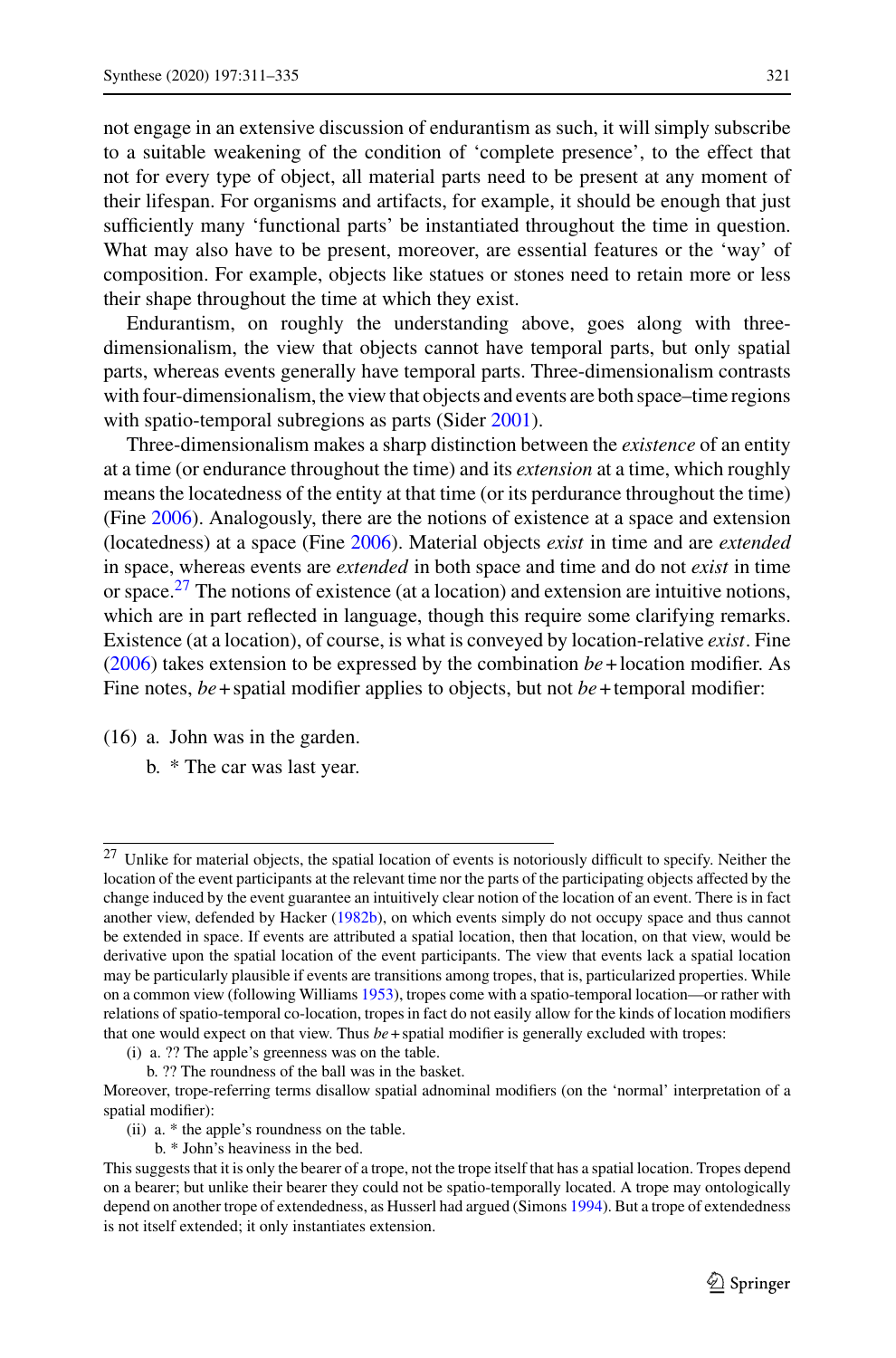Thus, the construction captures correctly the spatial extendedness of material objects as well as their failure to be temporally extended. Note, though, that neither *be*+ spatial modifier nor *be* + temporal modifier is in fact acceptable with events:

- (17) a. ?? John's walking was in the garden.
	- b. ?? The incident was in John's office.
- (18) a. ?? John's walking was yesterday.
	- b. ?? The incident was last year.

*Be*+location modifier is acceptable only when the events are 'movable' events (Dretske [1967\)](#page-23-23), that is, events for which their spatial or temporal location is not essential, as in (19) and (20):

- (19) a. The meeting was in this room.
	- b. The meeting was moved from one room to another.
- (20) a. The meeting was yesterday.
	- b. The meeting was moved from Monday to Wednesday.

The common view is that events have their spatial and temporal location essentially (in particular if events are viewed as instantiations of properties in locations) (with the exception, one would have to add, for events that a movable, such as meetings).  $28$  $Be$ + spatial/temporal modifier then appears to presuppose that the entity it applies to does not have its location essentially. Thus, *be*+ spatial/temporal modifier appears to convey accidental extension, not extension as such. For an entity's (accidental or essential) extension at a location, I will therefore rather use 'is present at'.<sup>[29](#page-11-1)</sup> The perdurance of an event  $e$  throughout a time interval  $t$  then requires that for each subinterval *t'* of *t*, there is a temporal part *e'* of *e* such that *e'* is present at *t'*.

The lexical meanings of time-relative *exist* and *occur* in first approximation can now be given as follows:

- (21) a. For an entity *d* (with more than one part), *exist* is true of *d* at a time *t* iff for any moment *t'* of *t*, (the whole of) *d* is present at *t'*.
	- b. For an entity *e* (with more than one part), *occur* is true of *e* at a time *t* iff for any proper part *t'* of *t*, there is a proper part *e'* of *e* present at *t'* and for any proper part *e'* of *e*, there is a proper part *t'* of *t* such that *e'* is present at *t'*.

<span id="page-11-1"></span><span id="page-11-0"></span><sup>28</sup> See Casati/Varzi [\(2005\)](#page-23-24) for discussion.

<sup>29</sup> One might take time- or space-relative *occur, happen,* and *take place* to serve that function. But it is not plausible that *occur, happen,* and *take place* express extension: *occur* is an eventive predicate, not a stative predicate like *be*+location modifier, and thus it could not express the notion of extension.

Note that *occur, happen,* and *take place* unproblematic with spatial or temporal modifiers (*the walking took place in the garden, the incident happened in John's office*), but that is because the location modifier here may give the essential location of an event (of occurrence), unlike when the location modifier is the complement of *be.*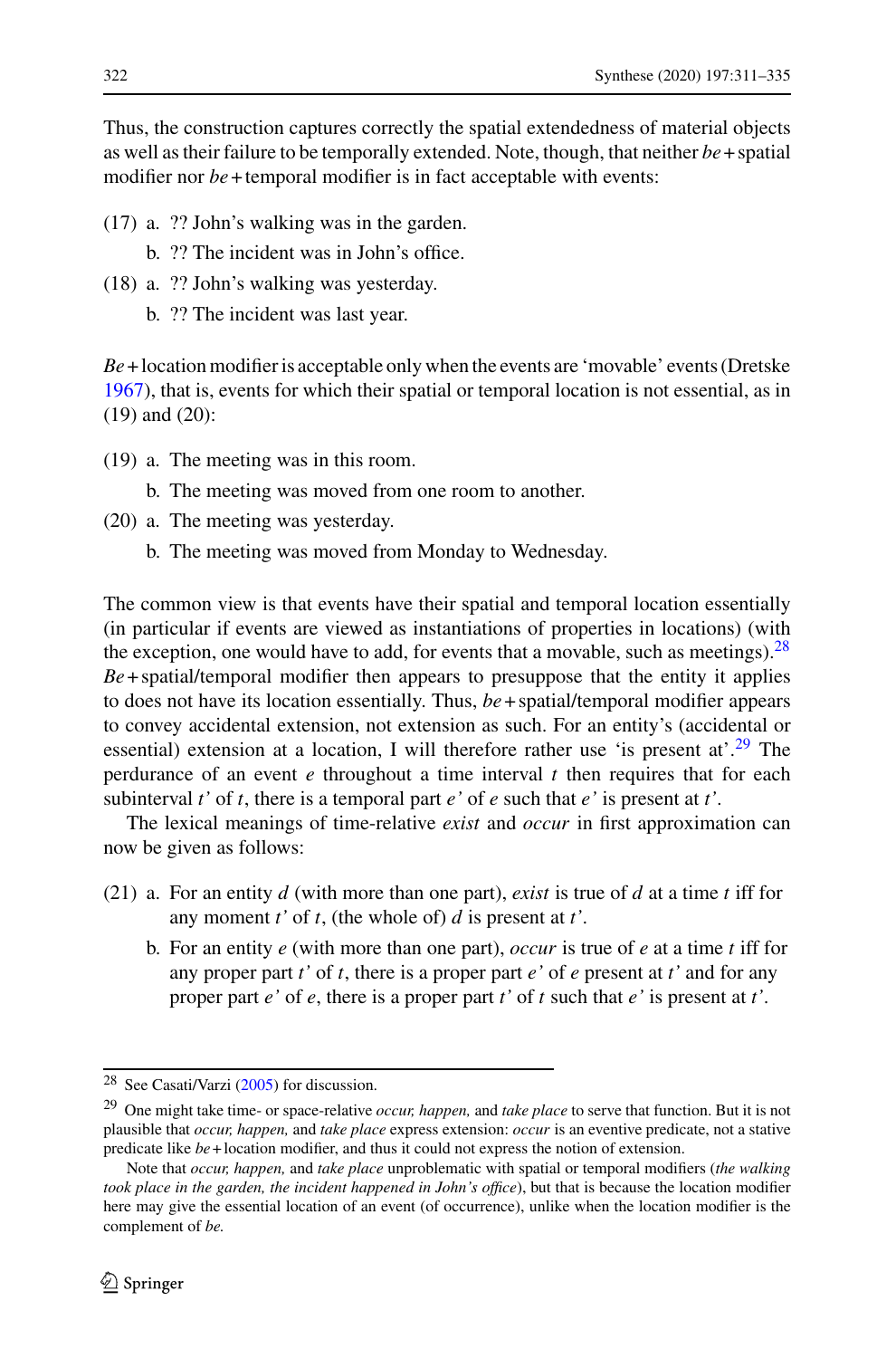(21a) requires an entity to which *exist* applies to have more than one part. (Note that this does not prevent it from being atomic, since (essential) features will count as parts as well.) The same holds for (21b), which thus does not apply to instantaneous events. Generally, 'instantaneous' events actually involve at least two moments, the moment before and the moment after the change of which the event consists.

(21a) and (21b) do not yet account for the actions art of *exist* and *occur*, that is, the fact that *exist* is a stative verb, whereas *occur* is an eventive verb. Nominalizations such as *the existence of the building* describe states, whereas nominalizations of the sort *the occurrence of the protest* describe events. The latter can have typical event properties such as being sudden or being quick; the former cannot. Adopting a Davidsonian semantics of events according to which verbs take events (and states) as implicit arguments, this means that *exist* takes states ('existences') and *occur* takes events ('occurrences') as implicit arguments. *Exist* when applied to an object *d* then describes a state that is the presence of 'the whole' of *d* during the time in question, as roughly given in (22a). *Occur* applied to an event *e* describes another event that consists in the transitions among the 'presences' of the parts of *e* at relevant subintervals that belong to the duration of *e*, as roughly in (22b):

- (22) a. For an entity *d* (with more than one part), an event *e*, and a time interval *t*, <e, *d* > ∈ [*exist*]<sup><sup>*t*</sup> iff *e* consists of the presence of (the whole of) *d* at *t*' for</sup> each moment *t'* of *t*.
	- b. For an entity *e'* (with at least two parts), an event *e,* and a time interval *t*,  $\langle e^t, e^t \rangle$  *e* > ∈ [*occur*]<sup>*t*</sup> iff *e* consists of transitions from the presence of *e*" at *t*' to the presence of *e"'* at *t"* for any minimal temporal parts *e"* and *e"'* of *e'* for which there are subsequent subintervals t' and *t"* of *t* at which *e"* and *e"'* are present.

The selectional restrictions of time-relative *exist* and *occur* are presuppositions of (22a, b). (22a) is applicable only to entities that do not have temporal parts, yet are in time, such as material objects; (22b) is applicable only to entities that have temporal parts, that is, events.

Fine [\(2006\)](#page-23-0) gives a different condition on endurance or time-relative existence, which avoids making reference to parts of an entity. Fine distinguishes extension (in basically the sense above) and location-relative existence in terms of conditions on sums of entities: the sum of two entities is extended at a location *l* just in case one of the two entities is at *l*, and the sum of two entities exists at a location *l* just in case both entities are at *l*. I will not discuss this view in further detail. One reason why I will not make use of it is that it does not permit an application of space-relative existence to the class of entities that in fact engage in it, such as languages, illnesses and kinds (Sect. [5\)](#page-13-0) as well as condition-like entities such as states, laws, and rules (Sect. [6\)](#page-16-0). Those entities are not the sums of things that need to all be present at the space at which they exist; rather they are composed of abstract parts that need to be instantiated or in place throughout the space at which they exist (Sects. [5,](#page-13-0) [6\)](#page-16-0).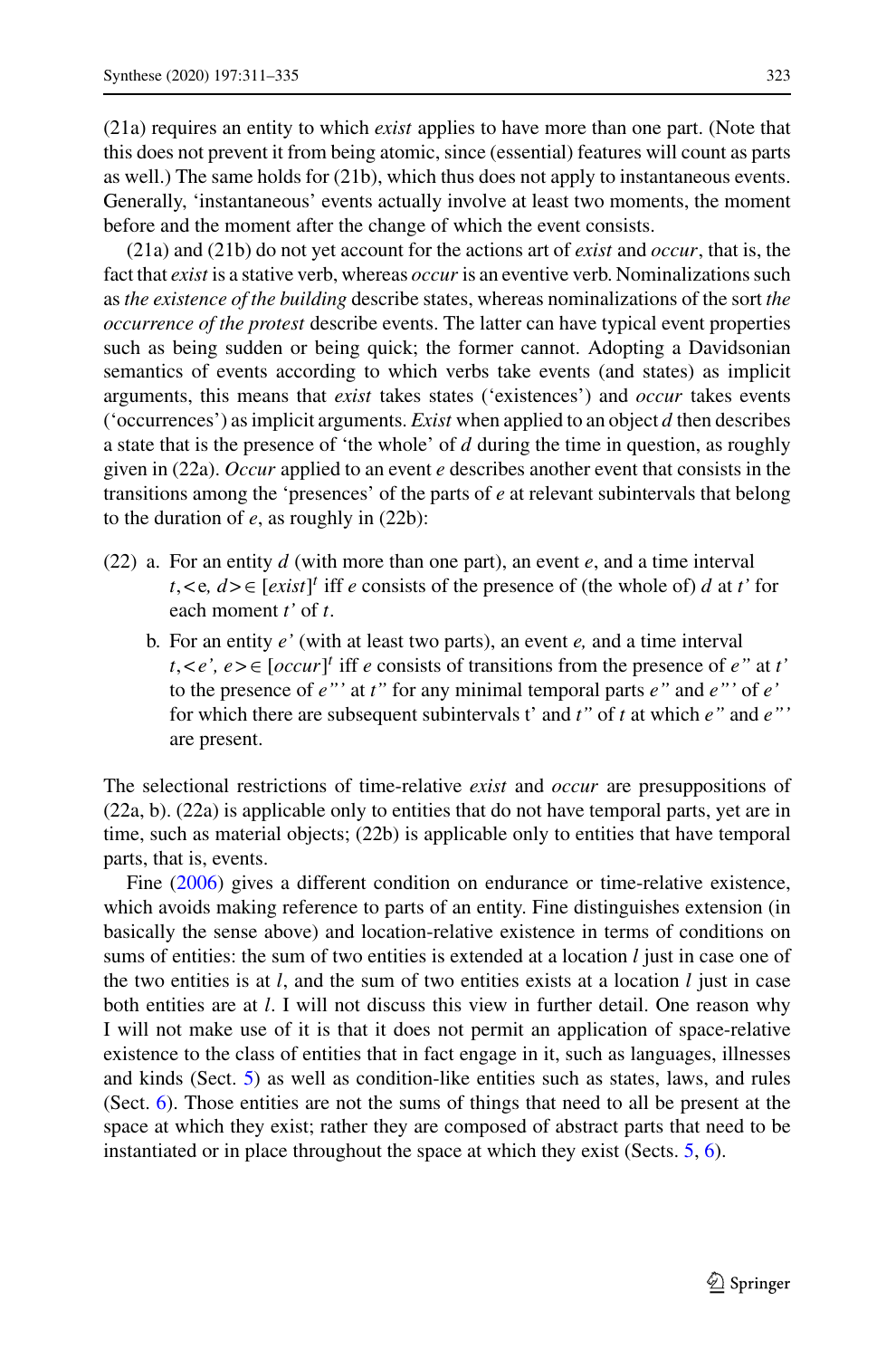### <span id="page-13-0"></span>**5 Space-relative existence**

*Exist* and *occur* exhibit particular constraints when relativized to time or space. The generalizations about time-relative and space-relative interpretations of *exist* and *occur* include the following. Time-relative *exist* applies to material objects but not to events, whereas space-relative *exist* applies to neither. *Occur* applies to events, both with temporal and spatial modifiers, but not to material objects  $30$ :

- (23) a. The house existed till last year.
	- b. ?? The incident existed two years ago.
- (24) a. ?? The house exists in Munich.
	- b. ?? The incident existed in this room.
- (25) a. ?? The house occurred last year.
	- b. The incident occurred yesterday.
	- c. The incident occurred right here.

A brief comment is needed regarding the expression of time-relative and space-relative existence. *Exist* as an English verb always comes with tense morphology, which does not mean, though, that it is always interpreted relative to a time. Present tense only optionally goes along with a time-relative interpretation. Clearly, in application to abstract objects, *exist* with present tense does not have a time-relative interpretation. The time for the time-relative interpretation may also be conveyed by a temporal adverbial. In the case of a space-relative interpretation of an existence predicate, a spatial adverbial is the only way of indicating a space-relative interpretation.

The spatial or temporal modifier of *occur* simply locates the event described by the verb, an occurrence, at the time or place in question. This is what spatial modifiers generally do when they act as adjuncts of verbs. By contrast, *exist* exhibits a particularly interesting behavior with respect to spatial modifiers, noted and discussed by Fine [\(2006\)](#page-23-0), which indicates that *exist* with a location modifier involves a rather different semantics[.31](#page-13-2) One generalization is that *exist* does not allow for spatial modifiers with material objects:

<span id="page-13-1"></span><sup>30</sup> Quantified plurals are better with *exist* than (definite) singular NPs:

<sup>(</sup>i) a. Only ten old Victorian houses exist in this neighborhood.

b. ??? This old Victorian house exists in this neighborhood.

<span id="page-13-2"></span>I will have to leave an explanation of this difference to future research.

<sup>31</sup> In fact, in the relevant sentences with *exist*, the location adverbials have the function of complements, not adjuncts, of *exist*. They have the same status as *in the house* below, where *in the house* is a complement of *was*:

<sup>(</sup>i) John was in the house.

Location modifiers that have the status of adjuncts, by contrast, simply act as predicates of the event argument of the verb, as is the case with *occur* as in (25c).

Location modifiers as adjuncts are actually impossible with *exist,* and that is because location modifiers as adjuncts are impossible with stative verbs in general. This is a generalization known as the 'Stative Adverb Gap' (Katz [2003;](#page-23-20) Maienborn [2007;](#page-23-25) Moltmann [2013b\)](#page-23-18).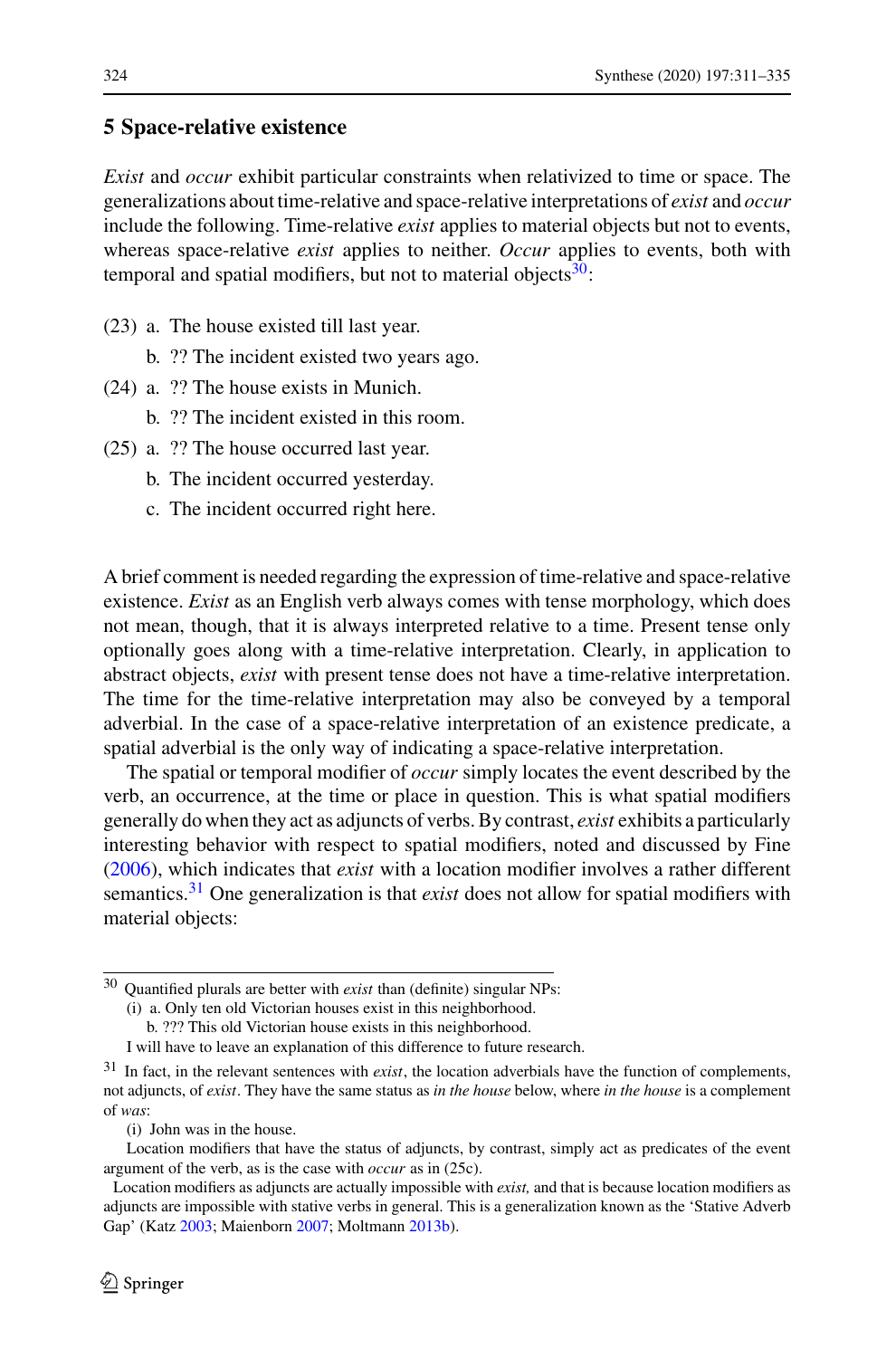- (26) a. ??? The building we talked about exists in another city.
	- b. ??? Notre Dame does not exist in Germany.
	- c. ??? Every monument we talked about exists in this country.

This means that enduring objects cannot engage in space-relative existence. However, there are some entities that engage in space-relative existence and thus a spatial analogue of endurance. Such objects fulfill the same condition with respect to space as enduring objects fulfil with respect to time. Space-relative existence is well-reflected in English, with existence predicates modified by locative adverbials. Let us look at what sorts of entities allow for *exist* with location modifiers.<sup>32</sup> First, languages and illnesses may engage in space-relative existence:

(27) a. This dialect does not exist in this region anymore.

b. This illness / Syphilis does not exist in Europe anymore.

Moreover, kinds do—more precisely, kinds that are the semantic values of bare (that is, determinerless) plurals and mass nouns when acting as kind terms<sup>33</sup>:

- (28) a. Giraffes exist only in Africa.
	- b. Wild ponies do not exist in Germany.
	- c. Pure air does not exist in China anymore.

One may think that bare plurals and mass nouns with *exist* are existentially quantified indefinites, reinforcing the contribution of *exist*. However, it is easy to see that bare plurals and mass nouns with *exist* are kind terms and not existentially quantified indefinites. One indication is the behavior of anaphora, as in (29) (which make reference

b. This kind of aroma only exists in oriental countries.

(iii) ?? The greenness of the plants exists everywhere in the garden.

<span id="page-14-0"></span><sup>&</sup>lt;sup>32</sup> For entities permitting space-relative existence, Fine gives the example of a composite aroma of coffee and vanilla whose presence at a location, he argues, requires the presence of both the aroma of vanilla and the aroma of coffee at that location. This example is problematic, though, since aromas do not go along very well with the existence predicate *exist*:

<sup>(</sup>i) ?? The aroma exists in that room.

The reason why aromas do not go along with *exist* appears to be an ontological one. Aromas as particulars simply cannot be wholly present at different locations and thus cannot have a location-relative existence. Only aromas as kinds can, as in the examples below:

<sup>(</sup>ii) a. This kind of perfume does not exist in France anymore.

Ontologically, aromas as particulars arguably are tropes without a bearer, that is, mere spatio-temporally located features. Tropes in general do not go along very well with space-relative existence predicates:

Sounds and physical fields for Fine are also entities able to engage in space-relative existence. I find examples with sounds even more problematic than aromas. Sounds as particulars accept neither location-relative nor time-relative existence predicates:

<sup>(</sup>iv) a. ?? The sound exists throughout the house.

b. ?? The sound we heard five minutes ago still exists.

Sounds as particulars could hardly be present at different spatial locations at once. That sounds do not allow for time-relative existence predicates is no surprise in view of Strawson's [\(1959\)](#page-24-0) point that sounds do not come with criteria for reidentification over time.

<span id="page-14-1"></span> $33$  For the view of kinds acting as semantic values of bare plurals and mass nouns see Carlson [\(1977\)](#page-23-26) and Chierchia [\(1998\)](#page-23-27).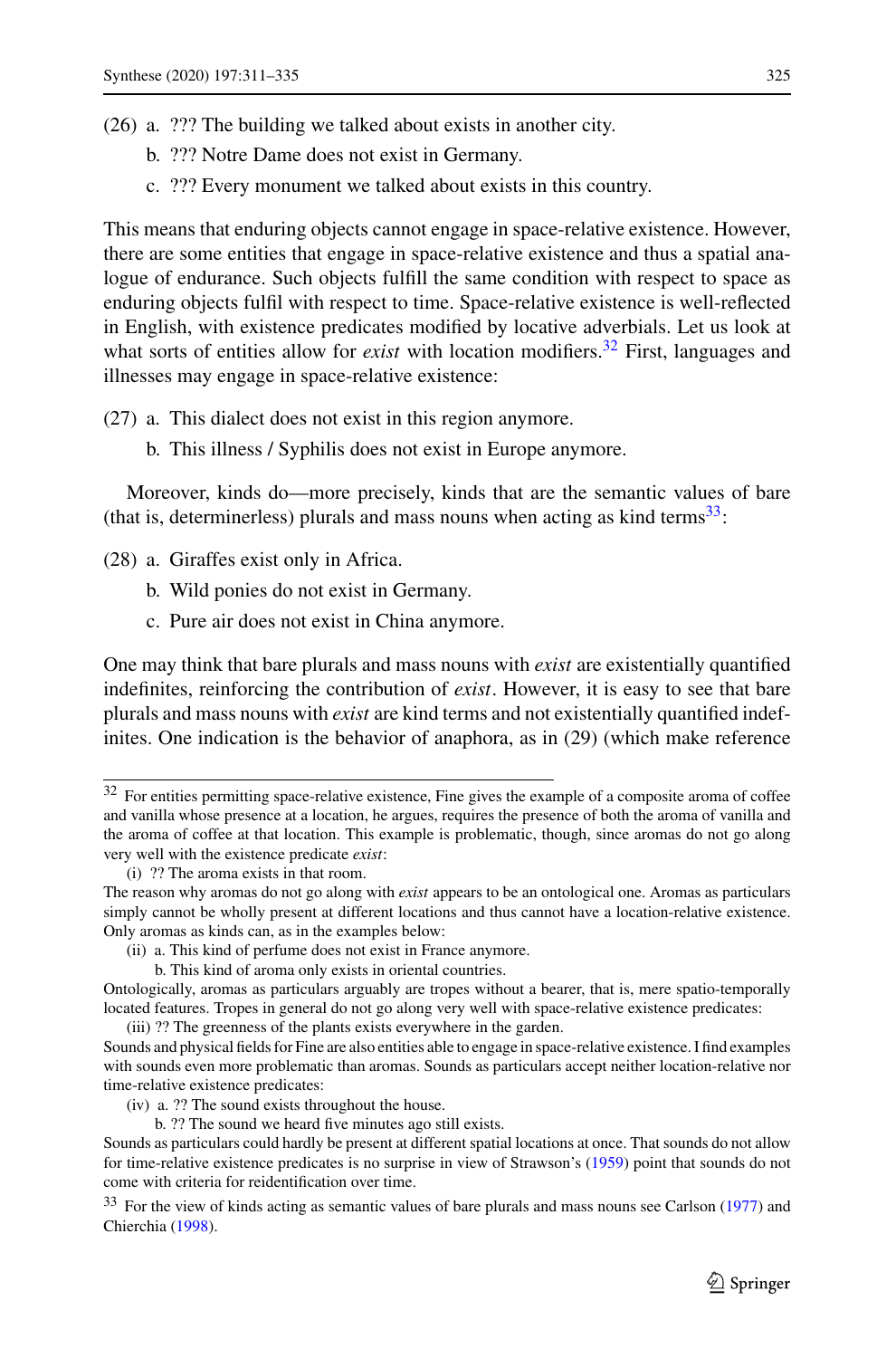to the entire kind not just some particular individuals); another is the applicability of typical kind predicates like *widespread* as in (30):

- (29) a. Dinosaurs do not exist. But they once did exist.
	- b. Three dinosaurs do not exist. \* But they (three dinosaurs or other) once did exist.
- (30) Dinosaurs, which used to be widespread in Europe, no longer exist.

It is also significant that *exist* applies to kinds of entities of any sort, including kinds of events:

(31) Political protests do not exist in Bhutan.

This again confirms that bare plurals with *exist* are terms standing for entities that are kinds rather than acting as existential quantifiers.

Why can languages, illnesses, and kinds engage in space-relative existence? What characterizes the entities able to engage in space-relative existence is that they are abstract entities, with an abstract part structure, but yet have concrete manifestations in which all the abstract parts generally are manifested. An illness, for example, may be viewed as a collection of medical conditions which (at least to a great extent) have to be manifested in a patient exhibiting the illness. Languages can be viewed as abstract systems that need to be instantiated in a speaker knowing the language. $34$ 

How would this apply to kinds? *Exist* can apply to a kind *k* relative to a spatial location *l* because *k* is instantiated at the various (or at least relevant) sublocations of *l*. This requires a particular conception of kinds on which a kind can be completely present at different locations at once. There is a conception of kinds according to which kinds are just the pluralities of their instances (including perhaps possible instances), a view I have defended in Moltmann [\(2013a\)](#page-23-17). But that would not permit a kind to be present at several sublocations at once. Rather it requires an abstract conception of a kind, as something like a collection of constitutive features. Only that allows a kind to be completely present at a location *l* just in case there is a particular individual exhibiting all the constitutive features of the kind at *l*. A kind then exists at a location *l* because all its constitutive features are instantiated throughout *l*.

Complete presence of an entity throughout a location is only possible with abstract entities, entities that have abstract parts all of which can be manifested in a concrete location. Existence in space requires abstract objects able to have concrete manifestations in some sense or other.

Fine's [\(2006\)](#page-23-0) way of conceiving of existence at a location is hardly applicable to abstract objects of this sort. There is no way, for example, in which the sum of two languages could be at a location just in case one of them is, and so for the sum of two kinds. The restrictions on the sorts of entities that can engage in space-relative existence instead support the more traditional complete presence conditions, despite the difficulties of making that condition entirely precise.

<span id="page-15-0"></span><sup>34</sup> Of course, a speaker may only partially know the language, but parts of a language are entities strongly dependent on the whole of the structure of the language, and thus partial knowledge of a language may be viewed as an instantiation of at least the structural whole of the language.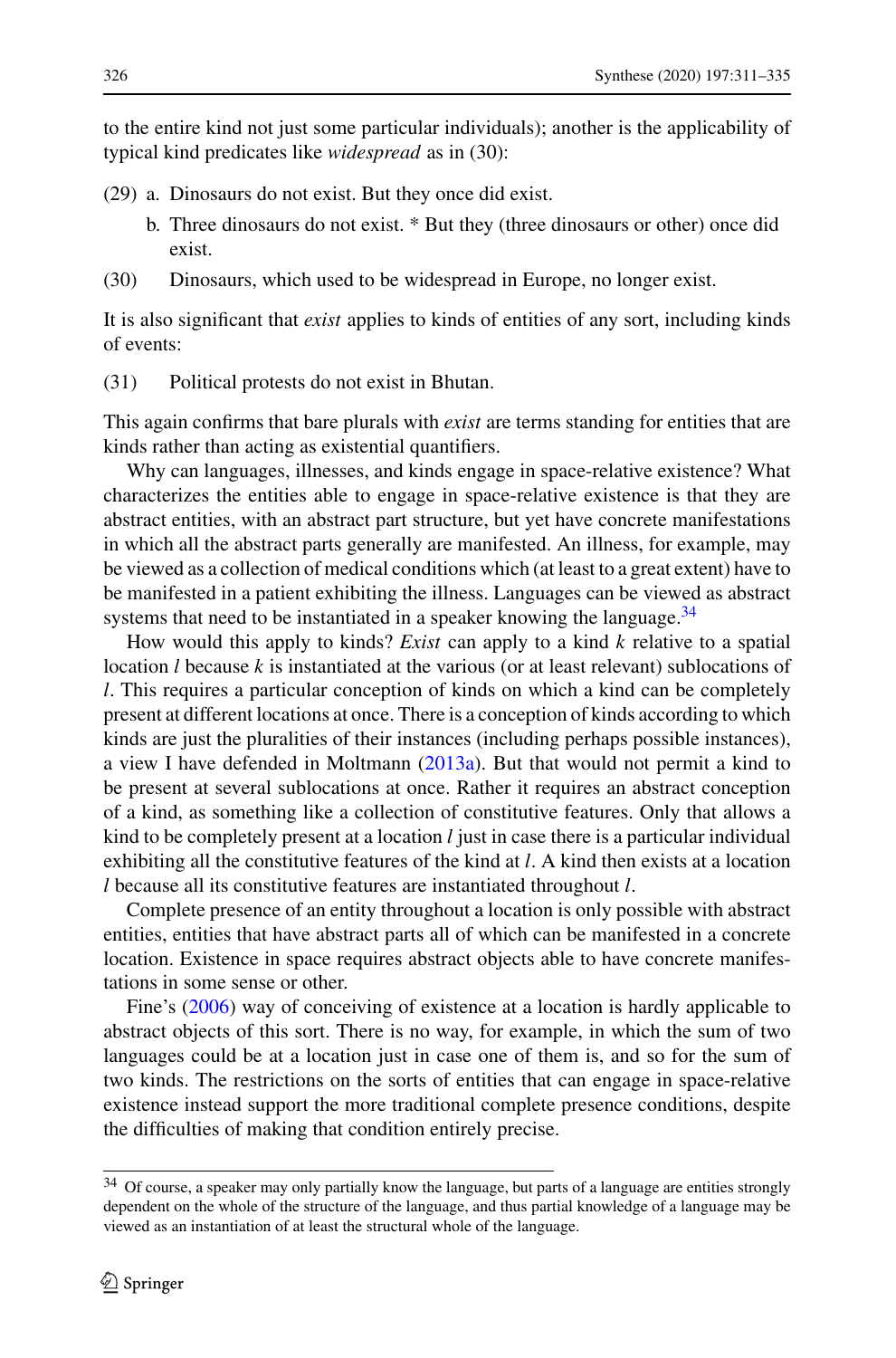# <span id="page-16-0"></span>**6 The existence predicate** *obtain* **and the category of condition-like objects**

*Exist* and event predicates like *happen* are not the only existence predicates in English. Another existence predicate is *obtain* (and the near-synonym *hold*). *Obtain* is an existence predicate that is generally interchangeable with *exist*; but it can apply only to what I call 'condition-like objects'. As in the case of *exist*, condition-like objects permit both space- and time-related uses of *obtain*. The reason they permit spacerelated uses is again, I will argue, that they have abstract parts, though of a different sort than kinds, languages, and illnesses.

*Obtain* applies to two kinds of condition-like objects. First, it applies to entities we refer to as 'states', 'situations', or 'conditions'<sup>35</sup>:

(32) The state / situation / condition still obtains.

Second, it applies to entities such as permissions, obligations, and laws, the 'modal products' of directive or declarative speech acts,  $36,37,38$  $36,37,38$  $36,37,38$ 

- (33) a. The permission / obligation still obtains.
	- b. A new law now obtains.

*Obtain* does not apply to material objects, persons, or events, and it does not apply to abstract objects of the sort of mathematical objects, properties, or propositions. Moreover, it fails to apply to kinds:

(34) a. ??? The house / The person / The smallest prime number / The event obtains. b. ??? Giraffes obtain.

Like *exist*, *obtain* has a time-relative use, as in (32, 33) as well as a space-relative use, as below:

- (35) a. The state / situation / condition / law still obtains in various regions of the country.
	- b. The state of emergency / The same situation / The same condition now obtains in Arizona.

<span id="page-16-1"></span><sup>35</sup> *Obtain* also applies to facts (though time-relative and space-relative *obtain* does not apply to facts since the canonical description of facts about concrete entities (Sects. [4\)](#page-9-2) includes a location specification): (i) The fact that S obtains.

<span id="page-16-3"></span><span id="page-16-2"></span><sup>&</sup>lt;sup>36</sup> For the notion of a (modal) product of an illocutionary act, a notion that derives from Twardowski, see Moltmann [\(2017b\)](#page-24-17).

<sup>37</sup> *Exist* is actually not that good with some of the modal products, for example permissions : (i) The permission to skip the meeting still obtains / ??? exists.

<span id="page-16-4"></span>This means that *exist* is subject to another restriction, though it is not obvious what that would be.

<sup>38</sup> Not only *obtain* and *exist* are applicable to normative condition-like entities such as laws, but also *is valid*:

<sup>(</sup>i) The law still obtains / exists / is valid in some countries.

*Is valid*, as was mentioned in Section [3,](#page-6-1) can act as an existence predicate, but as such it is restricted to normative products established by declaration (laws, rules, offers etc.).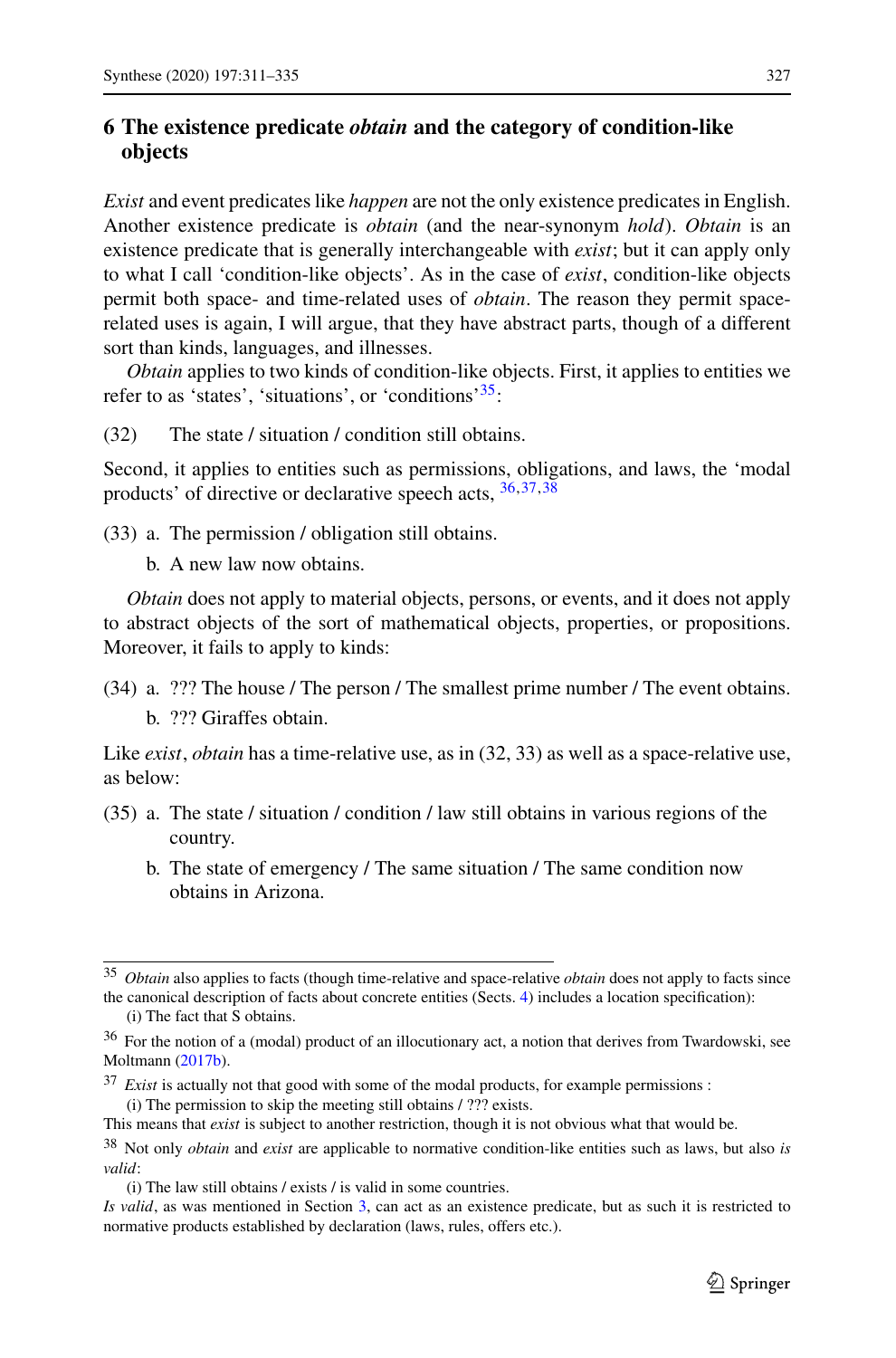It is remarkable that *exist* applies to states, when it could not apply to events. It is indicative of a fundamental difference between events and states, namely that events have temporal parts, but states don't.

What characterizes the entities to which *obtain* is restricted is that they are constituted by particular conditions holding, that is, by specific properties or relations holding of an object or a number of objects, possibly at a time and a spatial location. That is, they are entities whose existence and identity depends on those particular conditions being in place. This is why I call them *condition*-*like entities* and the conditions constitutive of them *constitutive conditions*. [39](#page-17-0)

Some condition-like entities go along with canonical descriptions, that is, descriptions that display exhaustively the nature of the entities they stand for in terms of such conditions. Facts have canonical descriptions of the form *the fact that* S, states have canonical descriptions of the form *the state of* NPs *being* VP, and conditions have canonical descriptions of the sort *the condition of* NP's *being* VP. The canonical descriptions make explicit the properties or relations and the relevant objects and possibly locations that are constitutive of the condition-like entity.

The condition-like entities that come with canonical descriptions are entities that fall under Kim's [\(1976\)](#page-23-13) account of 'events', which is in fact an account of (non-worldly) facts (Moltmann [2013a,](#page-23-17) [b\)](#page-23-18). The Kimean account consists in a specification of the existence and identity conditions of events, or rather facts, on the basis of a property, an individual, and a time, as below, where properties are taken to be functions from times to sets of entities:

- (36) The Kimean account of events (facts)
	- (i) For a property *P*, an object *o*, and a time *t*,  $f(P, o, t)$  obtains iff  $o \in P^t$ .
	- (ii) For properties *P*, *P*', *o*, *o*',  $f(P, o) = f(P', o')$  iff  $P = P', o = o'$ .

For states, condition (36ii) should be replaced by the one below, with location-relative *obtain* relativized either to a temporal or spatial location<sup>40</sup>:

(37) For a property *P* and an object *o*,  $f(P, o)$  obtains at a location *l* iff  $o \in P^l$ .

(36i) and (37) together of course imply (38):

(38) For a property *P*, an object *o*, and a time *t*,  $f(P, o)$  obtains at *t* iff  $f(P, o, t)$  obtains.

The Kimean account amounts to an implicit definition of entities. It introduces entities that have just those properties as intrinsic properties that are specified by the account

<span id="page-17-0"></span><sup>39</sup> The way *obtain* differs from *exist* may be attributed to the particular notion of 'presence' it involves: *exist* requires presence in the sense of spatial or temporal locatedness, whereas *obtain* requires the more specific notion of presence in the sense of a property being true of an object relative to a location.

<span id="page-17-1"></span><sup>&</sup>lt;sup>40</sup> This gives a characterization of states as 'Kimian' states (Maienborn [2007\)](#page-23-25) or 'abstract' states, as I prefer to call them (Moltmann [2013b\)](#page-23-18), rather than 'Davidsonian' states (Maienborn [2007\)](#page-23-25) or 'concrete' states, as I call them (Moltmann [2013b\)](#page-23-18).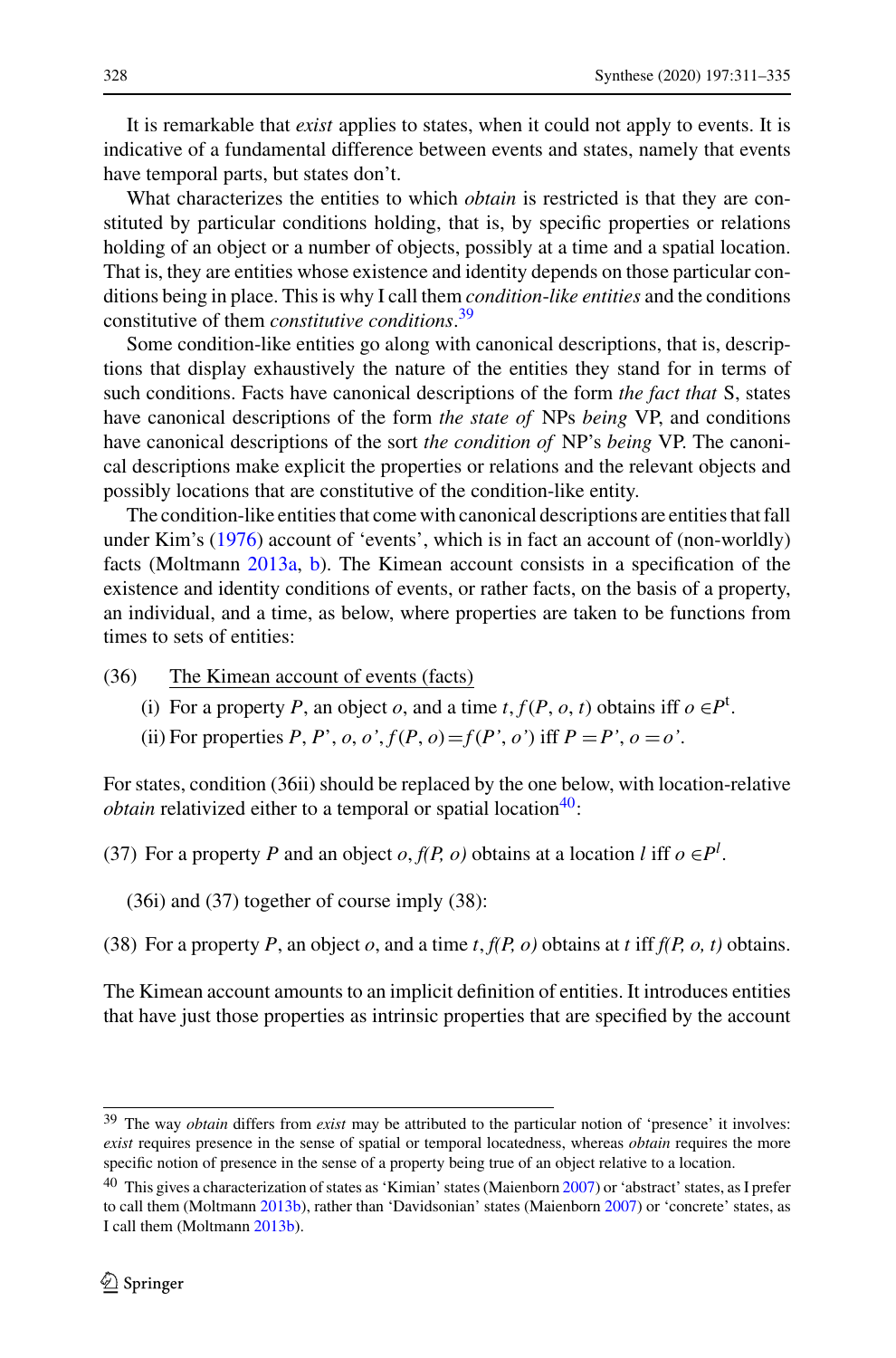itself (Moltmann [2013b\)](#page-23-18). This is why it defines facts and states as nonwordly entities. Thus, given (36, 37), facts will have neither a temporal nor a spatial location, and states will have only a temporal location. In addition, given  $(36, 37)$ , facts and states need not be based on a specific property, but may be based on a non-natural, or disjunctive property.

Location-relative *obtain* involves the same application condition as location-relative *exist*, namely a condition of 'complete presence' at the relevant sublocations of the relevant location. What exactly does the complete presence of a situation, state, or condition at a time or location consist in, that is, what would count as the parts of a condition-like entity that would have to be present at the relevant sublocations? The objects and times from which condition-like entities are obtained (in the 'Kimean' way) certainly do not count as parts of such entities. This is reflected in the fact that they are not treated as parts by part-related expressions of natural language: *part of the situation, part of the condition*, or *part of the state* can never 'mean' a participant or location of the situation, condition, or state. Moreover, condition-like entities, unlike material objects, do not have spatial parts, and unlike events, they do not have temporal parts. Rather their parts are their constitutive subconditions and it is with them that the complete presence at sublocations needs to be fulfilled when *obtain* applies relative to a temporal or a spatial location. Thus, for a situation, condition, or state *e* to obtain relative to a location *l* means that all the constitutive subconditions of *e* are fulfilled at all the relevant sublocations of *l*. Because condition-like entities have neither temporal nor spatial parts, they can be completely present at different times as well as different places.

Modal products do not exist in virtue of an implicit definition, but rather in virtue of the declared validity of the relevant normative condition.<sup>[41](#page-18-0)</sup> Again, what counts as parts of a normative product is its constitutive subconditions, not temporal or spatial parts. This explains why modal products allow for both time-relative and space-relative applications of *obtain*.

What is common to both kinds of condition-like entities is that their existence at a time or space depends on those conditions being in place at that time or that space. For a condition-like entity to obtain at a location, either all the various things need to happen at the location in virtue of which the constitutive condition (with all its subconditions) holds or else the constitutive condition needs to have been put in place by declaration for that location. Either way, the condition-like entity will need to enjoy complete presence throughout the location as long as the constitutive condition, with all its subconditions, holds.

<span id="page-18-0"></span><sup>41</sup> States are actually condition-like entities that may be of either kind: states based on empirical facts (about the time or spatial location, or the world), and states based on normative conditions or conditions resulting from 'declarations' (which may or may not be restricted to a time or a spatial location). The state of someone's mind or health is a state of the first kind, as are habits; a state of war, a requirement and a law are condition-like entities of the second kind. The first kind of state holds in virtue of what is taking place at the relevant location; the second kind of state holds by declaration or whatever may ground normative conditions.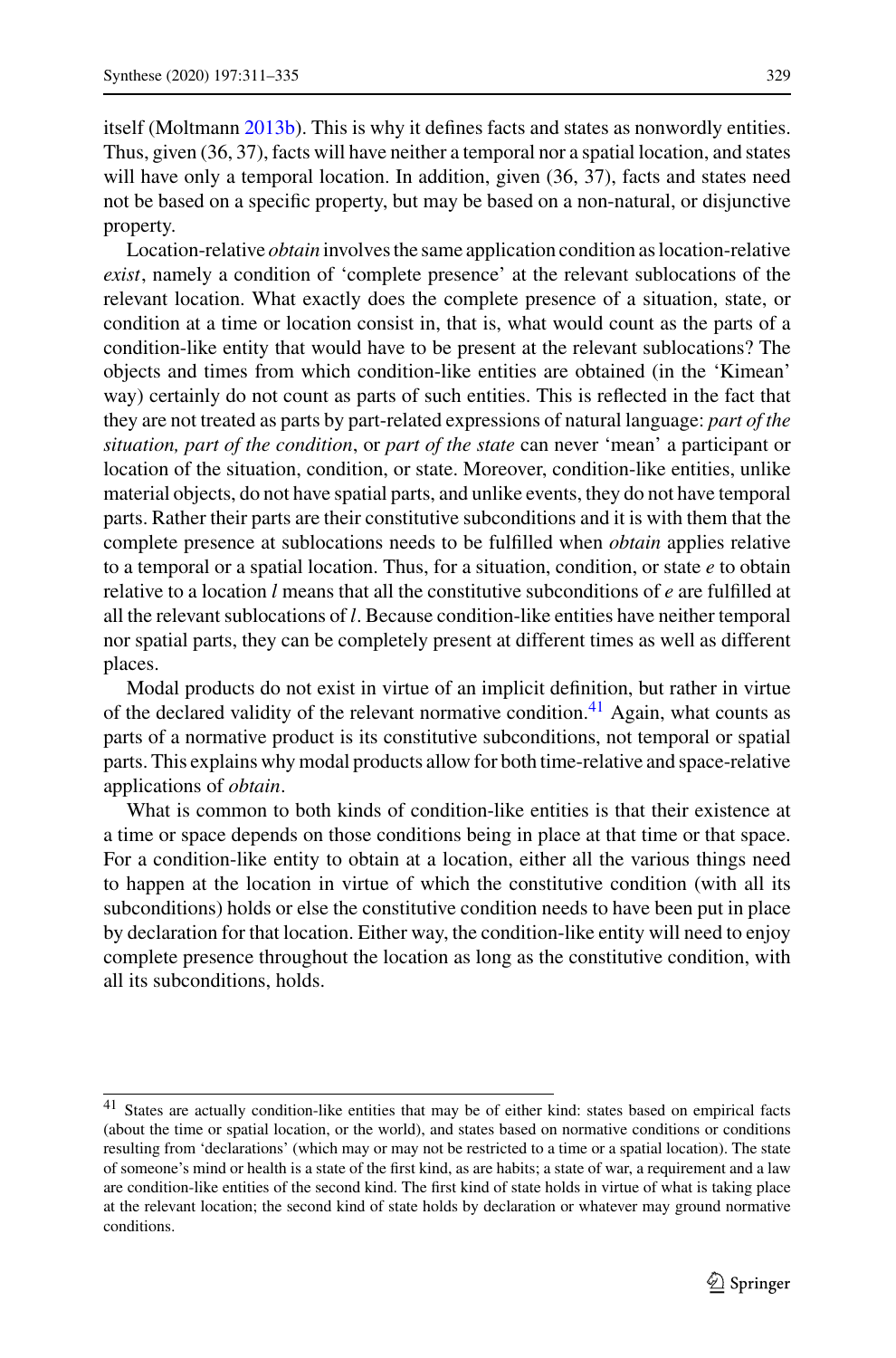For condition-like entities, merely intentional counterparts are much easier to accept than they are for material objects. Their intentional counterparts are simply their constitutive conditions (possibly together with the relevant time or location). For condition-like objects, the treatment of existence predicates as predicates true of existent and false of nonexistent objects thus has a particularly plausible basis.

### **7 Location-independent uses of existence predicates and summary**

In its location-relative use, *exist* has a nontrivial meaning, describing a state of an entity *d* that involves the complete presence of *d* at the sublocations of the temporal or spatial location in question. *Occur*, by contrast, tracks the temporal locations of subevents of an event *e*, thereby describing another event (an occurrence) that reflects the mere temporal structure of *e*. But what is the meaning of location-independent uses of existence predicates? In particular, what is the meaning of present-tense *exist* that would not involve a time-relative interpretation?

It is important to note that location-independent uses of existence predicates still impose the same restrictions on the sorts of entities they can apply to. In particular, time-independent *exist,* like time-relative *exist,* is inapplicable to events. The preservation of the type restrictions indicates that the time-independent meaning of *exist* is derivative upon its time-relative meaning and motivates a semantics of timeindependent *exist* involving universal quantification over all times:

(39) For an entity *d*,  $\text{exist}(d) = 1$  iff  $\text{exist}(d, t)$  for all times *t*.

*Exist* with that meaning could not apply to events: it would require the complete presence of an event at all times, which is impossible. But *exist* with that meaning can apply to abstract objects since abstract object can naturally be considered completely present at all times.

Time-independent *exist* thus can be derived from time-dependent *exist* and *occur*. But can space-independent *exist* be derived from space-relative *exist?* This would require complete presence everywhere of entities to which space-independent *exist* applies. However, this is impossible for material objects to fulfill. This means is that space-relative *exist* does not have a space-independent correlate, unlike time-relative *exist*, or in other words, location-independent *exist* involves only universal quantification over times, not spatial locations, and thus is based on time-relative *exist* only, as in  $(39)$ .<sup>[42](#page-19-0)</sup>

Let me then summarize the selectional restrictions of existence predicates on their location-independent and location-dependent uses as follows:

<span id="page-19-0"></span><sup>42</sup> This is different for *obtain*: a fact can satisfy a vacuous relativization to a time just as it can satisfy a vacuous relativization to a space.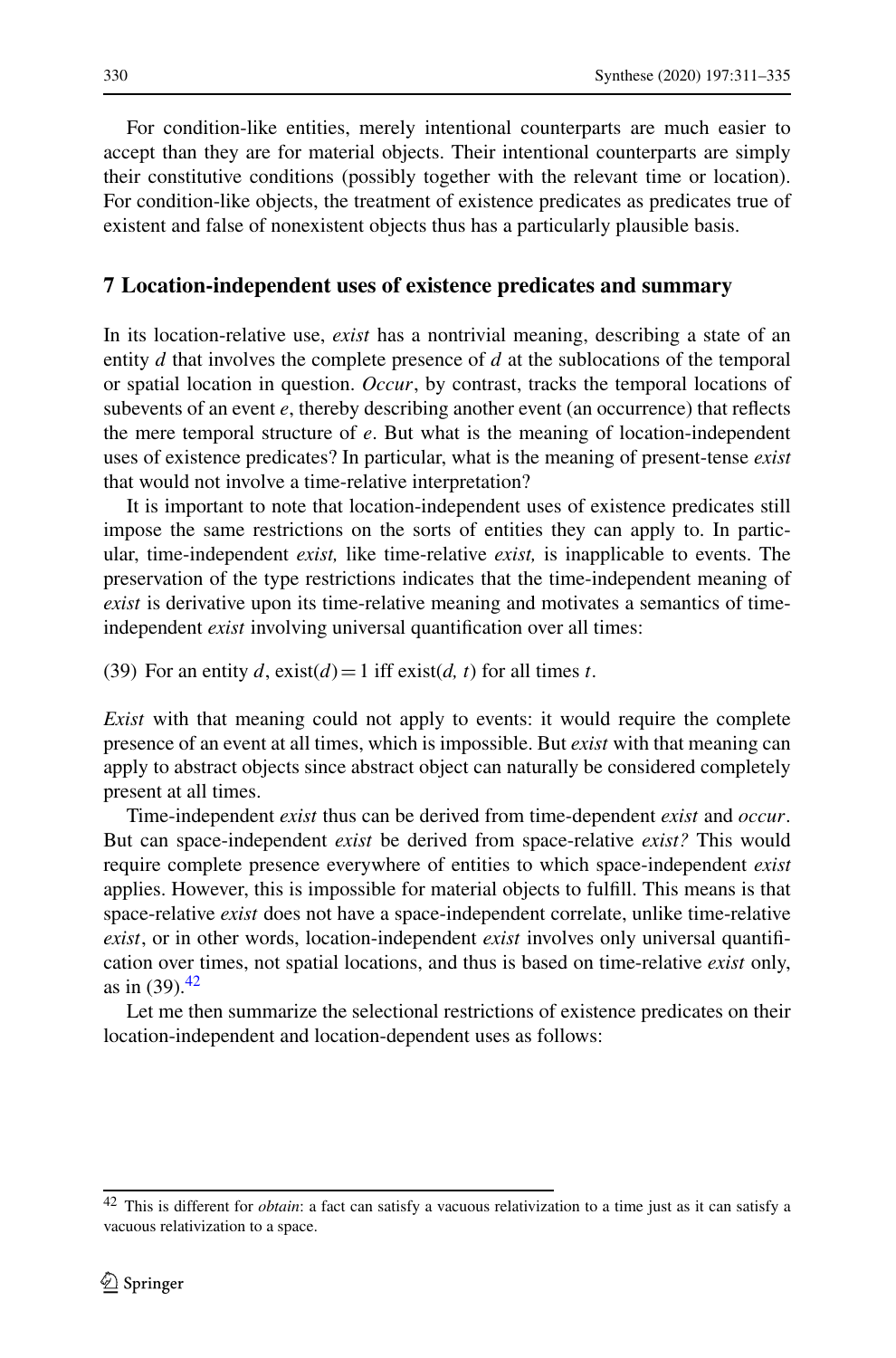- (40) Summary of the selectional restrictions of existence predicates
	- a. *Exist*

Location-independent use:

Material objects (including artifacts and organisms), states, conditions, laws Location-dependent use:

Time-dependent use: same as location-independent use

Space-dependent use: kinds (including kinds of events), illnesses, languages

- b. *Occur* (*happen, take place*) Location-dependent and location-independent uses: events (of certain sorts)
- c. *Obtain*

Time-independent use: facts, states, conditions, laws Location-dependent use: states, conditions, laws

These selectional restrictions, we have seen, follow from the meanings of *exist, occur*, and *obtain* with their possible relativization to a time or space, with *obtain* imposing the more specific condition of the relevant constitutive condition holding at the location *l*, rather than the general notion of being present at a location *l*

# <span id="page-20-0"></span>**8 The plausibility of intentional objects and nonexistence as the failed intentionality of intentional objects**

Existence predicates were characterized as a class of predicates with a particular semantic property, their acceptance of apparently empty subject terms. The paper has argued that such terms in fact stand for intentional (nonexistent) objects. The variety of existence predicates, applying to different sorts of entities, gives additional plausibility to that view. Certain types of objects come with very intuitive intentional counterparts. In particular, a range of entities to which *obtain* applies have easily acceptable 'non-obtaining', intentional counterparts. Laws, for example, appear to have proposition-like entities as intentional counterparts. For a law, existence amounts to a declaration of a proposition. States, situations, and states of affairs, moreover, are entities to which 'obtaining' clearly adds something: it requires the constitutive condition of the state, situation, or state of affairs to be true of the object in question (at the relevant location). A distinction between existing and merely intentional entities is quite intuitive also for events. The German counterpart of *take place*, *stattfinden*, for example, requires the event term to describe an event that has been planned before and thus had a previous intentional counterpart; it cannot just apply to an event term that fails to refer to an event or with which an agent had failed to refer to an event (??? *Der Tod des Mannes fand nicht statt* 'The death of the man did not take place'). Finally, location-relative *exist* when it applies to kinds involves the attributes making up the essence of the kind for the fulfilment of the complete presence condition, which then amounts to complete instantiation. *Exist* on that use thus presupposes a distinction between the essence of a kind (which does not require instantiation) and an 'existing', that is, instantiated kind. Thus, looking at a greater range of entities and existence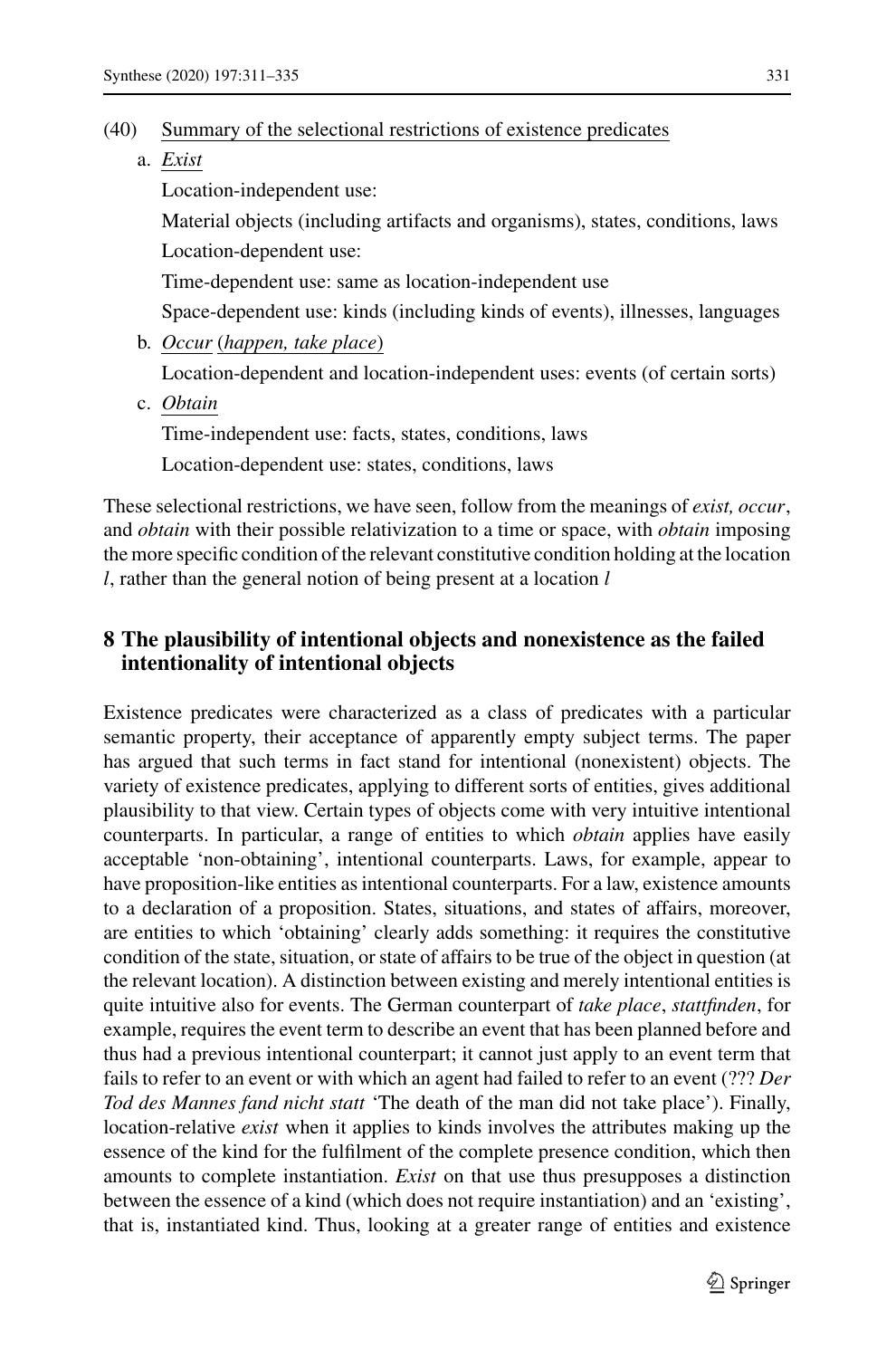predicates, there appears to be a significant plausibility for there being entities with different modes of being than existence. $43$ 

McGinn [\(2000\)](#page-23-11) gives a somewhat different account of negative existentials, based on the view that apparently empty terms stand for intentional objects. For McGinn, intentional objects are entities constituted by failed intentionality. Only when a speaker when using a term fails to refer to an actual object will the term stand for an intentional object, that is, an object constituted by the unsuccessful act of reference. *Exist*, for McGinn, is necessarily false of intentional objects, and that is because of the particular nature of such objects as merely intentional objects. Let me call such a potential use of *exist* the *reference*-*related use* of *exist*. Positing intentional entities as entities that unlike any other necessarily fail to exist may seem like a highly problematic view [\(van Inwagen 2008\)](#page-23-13). But there seems to be a way of making the view somewhat more plausible, and that is, by taking *does not exist* when applied to an intentional object to have a derivative meaning, specifying the failed intentionality constitutive of such an object. This means that 'nonexistence' would be an essential property of intentional objects only derivatively, derivative upon a nonessential property (failed intentionality) of the intentional act constitutive of the intentional object.

If *exist* can be understood that way, a number of predictions are made. First, *exist* should not be applicable relative to a time, but only time-independently. Furthermore, there would be no reason for *exist* to impose selectional restrictions on the types of entities it applies to (since the type restrictions were only to guarantee the applicability of the location-relative use). It is not clear that intuitions support a reference-related use of *exist*. The following examples should be acceptable, but certainly not all speakers agree that they are:

- (40) a. Does the medieval war described in the book exist?
	- b. The Third World War does not exist.

With a use of *does not exist* specifying failed intentionality, one would expect another time-relative use, relating to the time of the intentional act rather than the intended time of existence of the object the agent tries to refer to. On such a use, (41a, b) should be acceptable, stating, basically, that yesterday's reference act was successful:

- (41) a. Yesterday Socrates did exist.
	- b. Yesterday the ancient philosopher Bill mentioned did exist.

But here the intuition is strong that a reading is unavailable on which the sentence could be true (when uttered by a contemporary speaker). The reference-related use of

<span id="page-21-0"></span><sup>&</sup>lt;sup>43</sup> The close connection between instantiation and existence might make it tempting to consider an account of existence statements with singular terms according to which *exist* expresses instantiation, relating an individual concept to a material manifestation at a location. Of course, the individual concept would not be given by a predicative expression, but be associated with the use of a singular term in the particular context of an existence statements. I will not pursue this option further, though.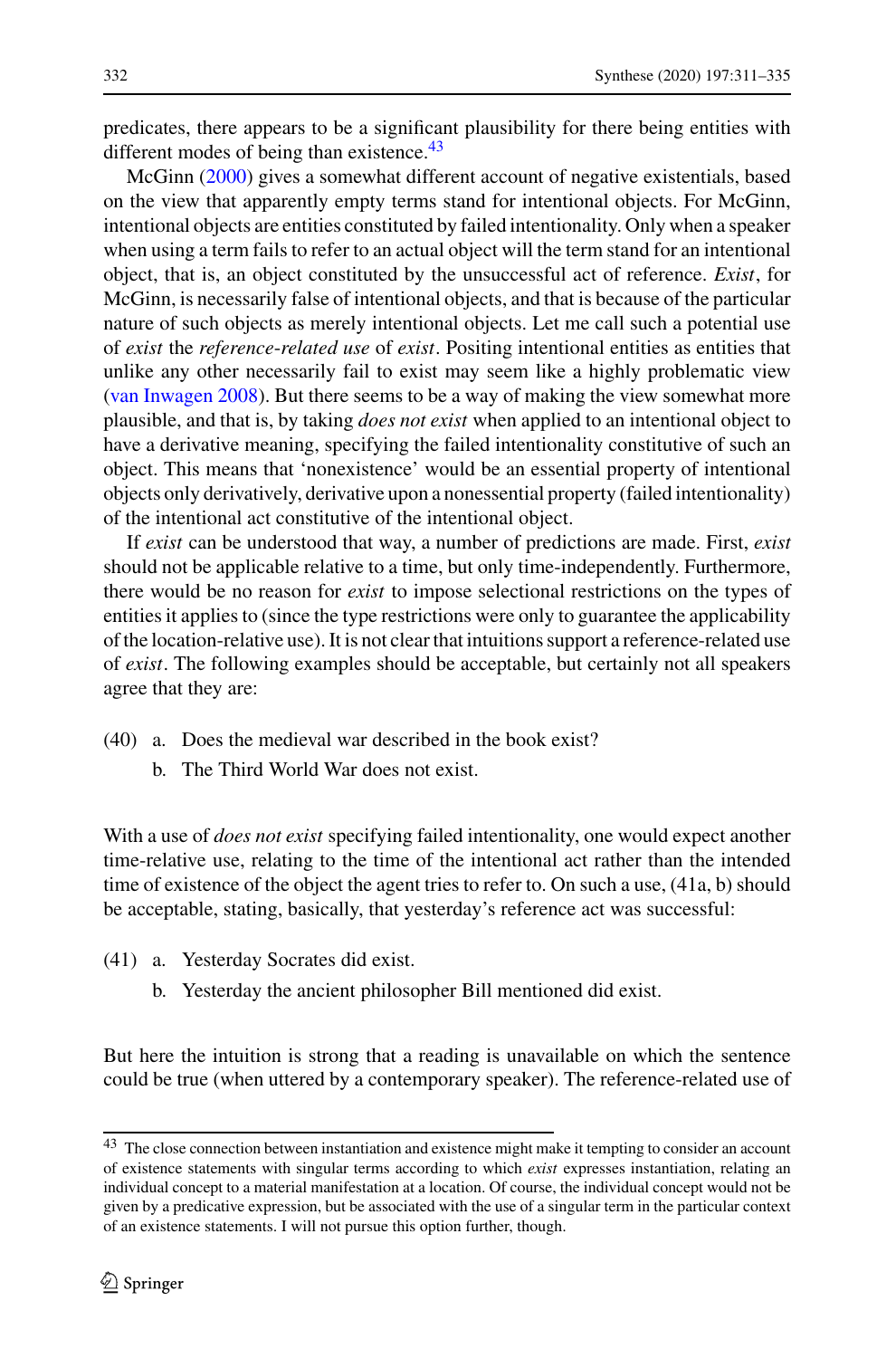*exist* thus is certainly not the main use of *exist*. [44](#page-22-0) Rather it is the location-related use, and the location-independent use is derived from that.<sup>[45](#page-22-1)</sup>

### **9 Conclusion**

This paper has given support for several generalizations about the expression of existence in natural language. First, quantifiers in natural language are neutral regarding existence and nonexistence (though they can also be used in a non-neutral way). They can be used for merely intentional (nonexistent) objects equally well as for actual objects.

The paper gave specific further motivations for merely intentional objects. There are constructions that require merely intentional objects for their compositional semantics. Moreover, while merely intentional entities are generally considered problematic, for condition-like entities the distinction between actual and merely intentional entities is much more intuitive and acceptable than in the case of material objects, which the philosophical discussion has generally limited itself to.

Natural language reflects different ways of being, but not with different quantifiers, but rather with different existence predicates, a semantically distinguished class of predicates. At least in English (and related European languages) existence predicates express different ways for entities to relate to time and space, rather than notions such as fundamentality, ontological dependence or derivativeness, or mind-dependence. The predicate *exist* itself English display a close connection between existence and endurance, the latter being just what time-relative *exist* expresses.

Location-relative *exist* appears to reflect the traditional notion of 'complete presence' throughout a location. What is important about this notion is that it is applicable not just to material objects, but also to abstract objects that have concrete manifestations such as languages, illnesses, and kinds, as well as to condition-like entities such as states, laws, and conditions, the sorts of entities that can engage in space-relative existence.

The notion of existence reflected in location-relative *exist* involves the recurrence of the essential parts or features of an entity, the preservation of its identity, across locations. This notion is inapplicable to entities of the sort of events and tropes, which in that sense then have a lesser degree of being. In that way, in fact existence predicates in English distinguish between degrees of being after all.

It has sometimes been argued that linguistic intuitions about the verb *exist* should not be taken too seriously, for making either a semantic or a philosophical point, since *exist* is a relatively recent verb and tied to a more 'technical' use in philosophical contexts. This caution turns out to be entirely in error. The paper has shown that *exist* displays a surprising and systematic semantic behavior and as such does not in fact convey the reflective notion of existence. Instead, *exist* conveys a notion of endurance or its space-

<span id="page-22-0"></span><sup>44</sup> The nominalization *existence*, though, appears have a reference-related use, as in *the existence of the event described in the book*. Alternatively, *existence* here may just convey the reflective notion of existence, see Fn 12.

<span id="page-22-1"></span><sup>45</sup> Note that a reference-related use is entirely unavailable for other existence predicates than *exist*.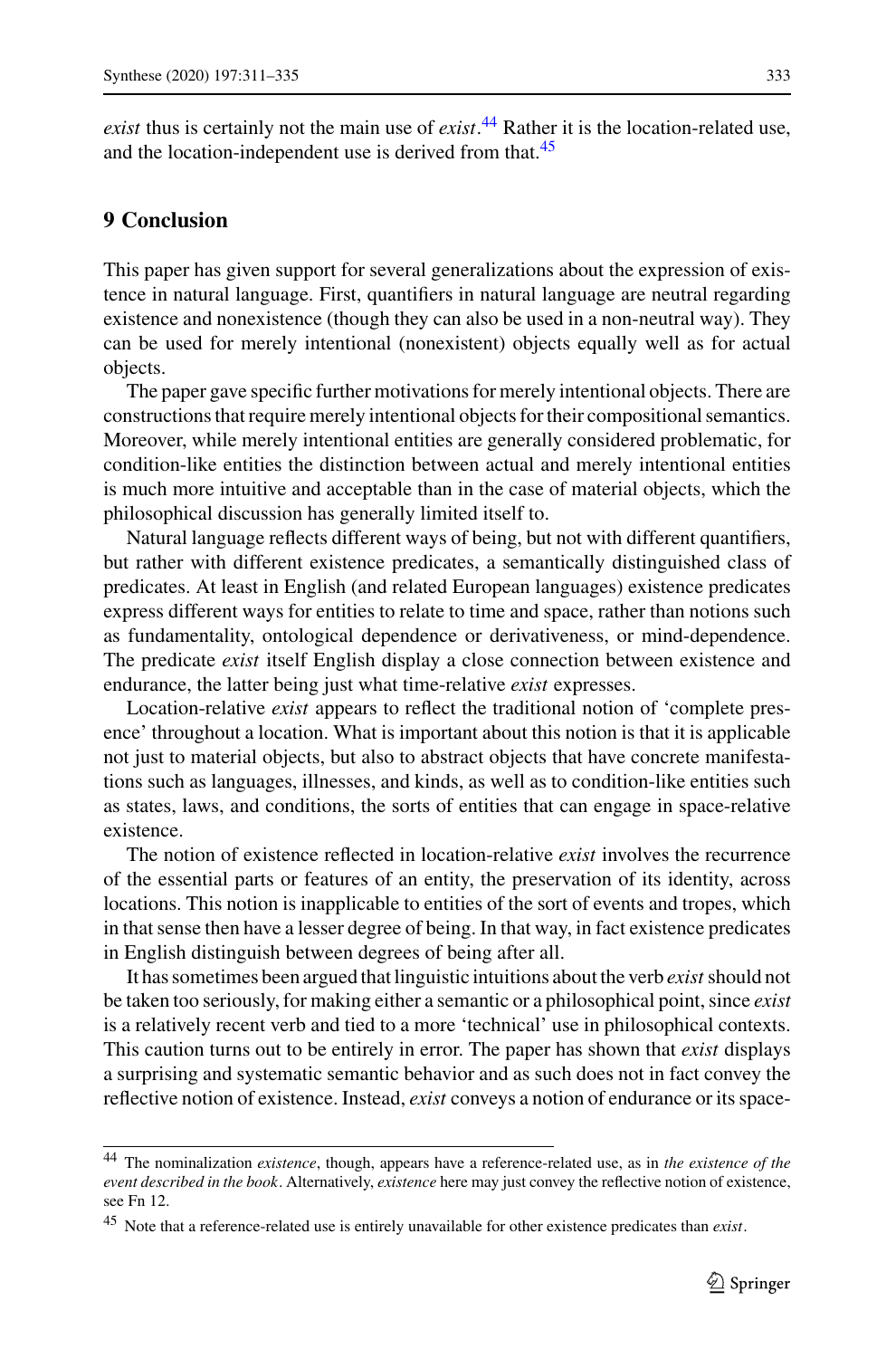relative analogue, or a location-independent notion that is derivative upon the locationdependent notion. These are the very same notions that the existence predicate *obtain* conveys, except that the latter involves a more restricted notion of presence at a location. The existence predicate *obtain* displays the very same semantic behavior, but is restricted to condition-like entities. The linguistic intuitions associated with *exist* thus display a more general concept of location-relative existence as part of the metaphysics implicit in language, rather than peculiar features of a somewhat special lexical item.

**Acknowledgements** The paper has greatly benefitted from the audiences at presentations at New York University, Princeton University, Rutgers University, the University of Tübingen, and Yale University, as well as the Metaphysics Conference of the Marc Sanders Foundation at Columbia University in 2014. The material was also discussed in seminars at Padua University and the IHPST in Paris. I would like to thank especially John Burgess, Peter van Inwagen, Kit Fine, Claudia Maienborn, Achille Varzi, Jason Stanley, Zoltan Szabo, and several referees for this journal.

### **References**

<span id="page-23-16"></span>Austin, J. L. (1979). *Unfair to facts. Philosophical papers*. New York: Oxford University Press.

- <span id="page-23-12"></span>Azzouni, J. (2010). *Talking about nothing: Numbers, hallucinations, and fictions*. Oxford: Oxford University Press.
- <span id="page-23-2"></span>Bach, E. (1986). Natural language metaphysics. In R. Barcan Marcus, et al. (Eds.), *Logic, methodology, and philosophy of science, IV* (pp. 573–595). Amsterdam: North Holland.

<span id="page-23-26"></span>Carlson, G. (1977). A unified analysis of the English bare plural. *Linguistics and Philosophy, 1,* 413–457. Casati, R., & Varzi, A. (2005). Events. *Stanford Encyclopedia of Philosophy*, Online.

- <span id="page-23-27"></span><span id="page-23-24"></span>Chierchia, G. (1998). Reference to kinds across languages. *Natural Language Semantics, 6,* 339–405.
- <span id="page-23-15"></span>Cresswell, M. J. (1986). Why object exists, but events occur. *Studia Logica, 45,* 371–375.
- <span id="page-23-23"></span>Dretske, F. (1967). Why events cannot move. *Mind, 76,* 479–492.
- <span id="page-23-0"></span>Fine, K. (2006). In defense of three-dimensionalism. *Journal of Philosophy, 103,* 699–714.

<span id="page-23-1"></span>Fine, K. (2017). Naïve metaphysics. *Philosophical Issues*, *27*(1), 98–113.

- <span id="page-23-14"></span>Hacker, P. M. S. (1982a). Events, ontology, and grammar. *Philosophy, 57,* 477–486.
- <span id="page-23-22"></span>Hacker, P. M. S. (1982b). Events in time and space. *Mind, 91,* 1–19.
- <span id="page-23-21"></span>Hawley, K. (2001). *How things persist*. Oxford: Oxford University Press.
- <span id="page-23-7"></span>Katz, G. (2003). Event arguments, adverb selection, and the stative adverb gap. In E. Lang (Ed.), *Modifying adjuncts*. Berlin: de Gruyter.
- <span id="page-23-13"></span>Kim, J. (1976). Events as property exemplifications. In M. Brand & D. Walton (Eds.), *Action theory*. Dordrecht: Reidel.
- <span id="page-23-20"></span>Lewis, D. K. (1986). *On the plurality of worlds*. Oxford: Blackwell.
- <span id="page-23-25"></span>Maienborn, C. (2007). On Davidsonian and Kimian States. In I. Comorovski & K. von Heusinger (Eds.), *Existence: Semantics and syntax* (pp. 107–130). New York: Springer.
- <span id="page-23-5"></span>McDaniel, K. (2009). Ways of being. In D. J. Chalmers, D. Manley, & R. Wasserman (Eds.), *Metametaphysics: New essays on the foundations of ontology*. Oxford: Oxford UP.
- <span id="page-23-3"></span>McDaniel, K. (2010a). A return to the analogy of being. *Philosophy and Phenomenological Research, 81*(3), 688–717.

<span id="page-23-4"></span>McDaniel, K. (2010b). Being and almost nothingness. *Nous, 44*(4), 628–649.

<span id="page-23-6"></span>McDaniel, K. (2013). Degrees of being. *Philosophers' Imprint, 13*(19), 1–18.

<span id="page-23-11"></span>McGinn, C. (2000). *Logical properties*. Oxford: Oxford University Press.

<span id="page-23-8"></span>Miller, B. (1975). In defense of the predicate *Exist*. *Mind, 84,* 338–354.

- <span id="page-23-9"></span>Miller, B. (1986). *Exists* and existence. *The Review of Metaphysics, 40,* 237–270.
- <span id="page-23-10"></span>Miller, B. (2002). Existence. *Stanford Encyclopedia of Philosophy*.

<span id="page-23-17"></span>Moltmann, F. (2013a). *Abstract objects and the semantics of natural language*. Oxford: Oxford University Press.

<span id="page-23-18"></span>Moltmann, F. (2013b). On the distinction between abstract states, concrete states, and tropes. In A. Mari, C. Beyssade, & F. Del Prete (Eds.), *Genericity* (pp. 292–311). Oxford: Oxford University.

<span id="page-23-19"></span>Moltmann, F. (2013c). The semantics of existence. *Linguistics and Philosophy, 36*(1), 31–63.